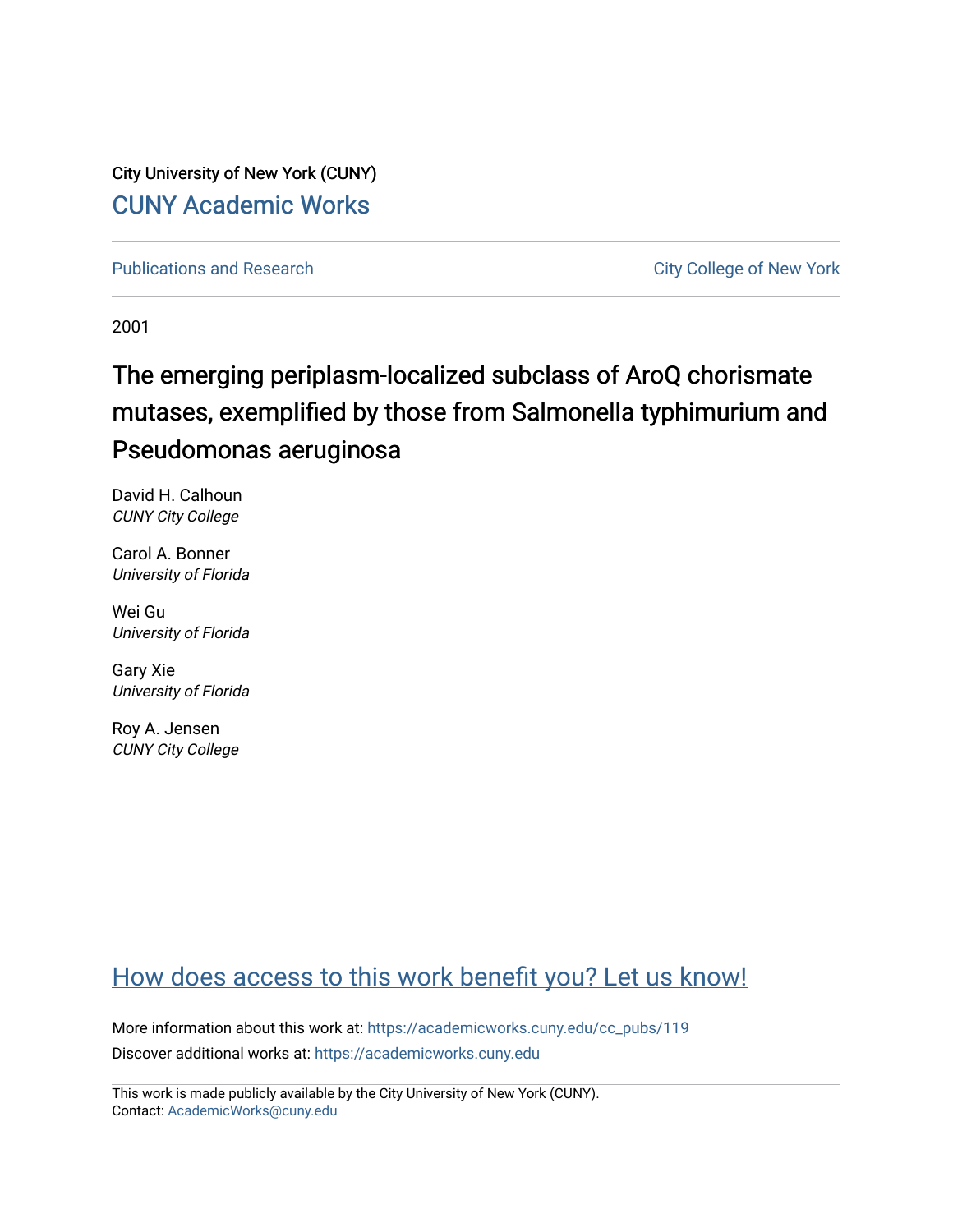# Research

# **The emerging periplasm-localized subclass of AroQ chorismate mutases, exemplified by those from** *Salmonella typhimurium* **and** *Pseudomonas aeruginosa*

David H Calhoun\*, Carol A Bonner<sup>†</sup>, Wei Gu<sup>†</sup>, Gary Xie<sup>†‡</sup> and Roy A Jensen\*<sup>†‡</sup>

Addresses: \*Department of Chemistry, City College of New York, New York, NY 10031, USA. †Department of Microbiology and Cell Science, Gainesville, FL 32611, USA. \*BioScience Division, Los Alamos National Laboratory, Los Alamos, NM 87544, USA.

Correspondence: Roy A Jensen. E-mail: rjensen@ufl.edu

Published: 27 July 2001

*Genome Biology* 2001, **2(8)**:research0030.1–0030.16

The electronic version of this article is the complete one and can be found online at http://genomebiology.com/2001/2/8/research/0030

© 2001 Calhoun *et al*., licensee BioMed Central Ltd (Print ISSN 1465-6906; Online ISSN 1465-6914)

Received: 2 April 2001 Revised: 21 May 2001 Accepted: 13 June 2001

## **Abstract**

**Background:** Chorismate mutases of the AroQ homology class are widespread in the Bacteria and the Archaea. Many of these exist as domains that are fused with other aromatic-pathway catalytic domains. Among the monofunctional AroQ proteins, that from *Erwinia herbicola* was previously shown to have a cleavable signal peptide and located in the periplasmic compartment. Whether or not this might be unique to *E. herbicola* was unknown.

**Results:** The gene coding for the AroQ protein was cloned from *Salmonella typhimurium*, and the AroQ protein purified from both *S. typhimurium* and *Pseudomonas aeruginosa* was shown to have a periplasmic location. The periplasmic chorismate mutases (denoted \*AroQ) are shown to be a distinct subclass of AroQ, being about twice the size of cytoplasmic AroQ proteins. The increased size is due to a carboxy-terminal extension of unknown function. In addition, a so-far novel aromatic aminotransferase was shown to be present in the periplasm of *P. aeruginosa*.

**Conclusions:** Our analysis has detected a number of additional \**aroQ* genes. The joint presence of \*AroQ, cyclohexadienyl dehydratase and aromatic aminotransferase in the periplasmic compartment of *P. aeruginosa* comprises a complete chorismate-to-phenylalanine pathway and accounts for the "hidden overflow pathway" to phenylalanine described previously.

## **Background**

The enzyme chorismate mutase performs the initial catalytic step of divergence to L-phenylalanine and L-tyrosine in aromatic biosynthesis. This reaction has long intrigued biochemists as the sole example of an enzyme-catalyzed pericyclic (Claisen) rearrangement [1]. The existence of two (or maybe three) different homology groups of chorismate mutases (Table 1) points to separate evolutionary origins. Such independent evolutionary origins of analogous enzymes that mediate the same function are becoming increasingly apparent [2].

Assigning a name to an enzyme would be vastly more simple if all homologs belonging to a given protein family possessed identical substrate specificities. At one extreme, however, completely independent homology groups can possess the same substrate specificity; that is, a given function may have evolved more than once. At the other extreme, a single protein family may possess member enzymes that have different substrate specificities. In fact, distinct and dispersed subsets of proteins having the same substrate specificity may exist within a single protein family whose members possess an admixture of different substrate specificities. The latter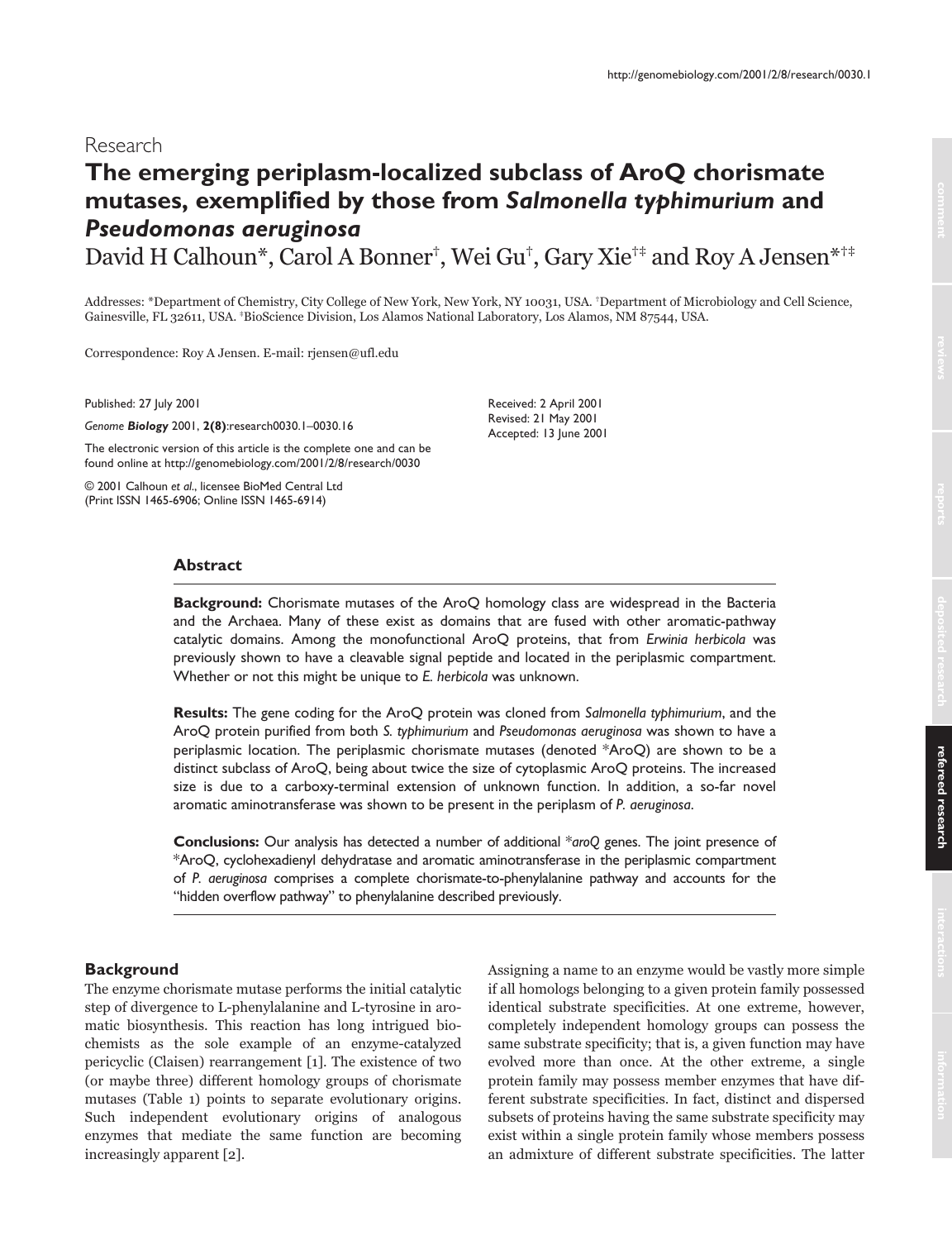| Gene families for cyclohexadienyl mutase |                                              |                      |                      |                      |  |
|------------------------------------------|----------------------------------------------|----------------------|----------------------|----------------------|--|
|                                          | Class <sup><math> </math>*</sup>             | $Class II*$          |                      |                      |  |
| <b>Subclass</b>                          | Function                                     | Acronym <sup>†</sup> | Function             | Acronym <sup>†</sup> |  |
| $\alpha$                                 | Chorismate<br>mutase                         | AroO                 | Chorismate<br>mutase | AroH                 |  |
|                                          | Isochorismate<br>mutase                      | <b>PchB</b>          |                      |                      |  |
|                                          | 4-Amino,<br>4-deoxy-<br>chorismate<br>mutase | PapB                 |                      |                      |  |
| Iβ                                       | Chorismate<br>mutase                         | AroR <sup>‡</sup>    |                      |                      |  |

\*Class I and Class II specify independent homology groups (analogs). †Chorismate mutases are shown in bold. ‡In view of the closely related tertiary structures of the *Saccharomyces cerevisiae* chorismate mutase and the *E. coli* AroQ domain of AroQ•PheA [9], the placement of AroR within class I is consistent with the suggestion of MacBeath *et al*. [8].

case is exemplified by the  $\alpha$ ,  $\beta$  and  $\gamma$  subfamilies of aromatic aminotransferases within the aminotransferases of family I [3]. Nevertheless, the differing substrate specificities within the catalytic repertoire of a particular protein family are generally a reflection of similar reaction mechanisms. Therefore, it should usually be feasible to name a protein family (or superfamily) at a hierarchical level that encompasses all substrate specificities of its member proteins. Chorismate mutase, isochorismate mutase [4] and 4-amino, 4-deoxychorismate mutase [5], which all catalyze similar reactions, are common members of a group that we have called cyclohexadienyl mutase (Table 1). In this vein, class I cyclohexadienyl mutases possess chorismate mutase members that belong to either family I $\alpha$  (AroQ) or family I $\beta$  (AroR). A third group of chorismate mutases (AroH) so far constitute the sole members of a separate homology group, the class II cyclohexadienyl mutases.

Chorismate mutases encoded by both  $aroQ$  and  $aroH$  are represented among prokaryotes. The distribution of AroH is quite limited, known at this time to be present only in some Bacillus species (B. subtilis, B. halodurans, a and B. stearothermophilus), cyanobacteria (Synechocystis sp., Synechococcus sp., Nostoc punctiforme, Anabaena sp., and Prochlorococcus marinus), Streptomyces coelicolor, and *Thermomonospora fusca.* On the other hand, AroQ is widely distributed. Multiple paralogs of aroQ are commonly present in a single organism. Genes encoding AroQ and AroH coexist in some representatives of Bacillus. The AroQ proteins are all-helix-bundle domains [6], whereas the AroH proteins possess a trimeric pseudo  $\alpha/\beta$ -barrel structure [7]. The AroR proteins (known only in eukaryotes) are structurally similar to AroQ, deploying a four-helix-bundle structure around the active site. The AroR and AroQ proteins also share a colinear arrangement of amphiphilic patterns, as well as conserved spacing between patches of closely neighboring patterns in the primary sequence. Thus, AroR can be viewed as a version of AroQ that has inserted loops related to allosteric regulation. The latter rationale is the basis for classification of AroQ and AroR into the same homology group ([8] and references therein) even though homology is barely detectable at the sequence level. Both AroQ and AroH are small (20 kDa) proteins. AroR is much larger and exhibits complex allostery, being activated by L-tryptophan and inhibited by L-tyrosine in the case of yeast [9] or being activated by L-tryptophan and inhibited by both L-tyrosine and L-phenylalanine in the case of higher plants [10].

The *aroQ* gene has been an extremely popular partner for fusion with other aromatic-pathway genes, as illustrated in Table 2. In *Archaeoglobus, aroQ* encodes the central domain of a tripartite fusion protein, which is flanked at the amino end by TyrA and at the carboxyl end by PheA. The most widely distributed *aroQ* fusion is with *pheA*, being present in most of the gamma and beta proteobacteria. The *aroQ•pheA* fusion also exists in *Thermotoga maritima* and *Clostridium difficile*, apparently having arisen as independent fusion events (G.X. and R.A.J., unpublished data). All enteric bacteria and their nearest phylogenetic neighbors possess an aroQ•tyrA fusion. Clostridium acetobutylicum possesses a so-far unique fusion of aroQ with aroD, the gene encoding shikimate dehydrogenase. Many years ago, *B. subtilis* was shown to have fused domains specifying chorismate mutase (aroQ) and 3-deoxy-D-arabino-heptulosonate 7-P (DAHP) synthase (aroA).

| aroQ subtypes   |                            |                              |
|-----------------|----------------------------|------------------------------|
| Designation     | Nature of gene product     | Prior gene/<br>protein names |
| aroQ            | Monofunctional protein     | $aroQ$ <sub>d</sub> /CM-F    |
| *aroQ           | Periplasmic/secreted       | aroQ <sub>e</sub> /CM-F      |
| •aroQ or aroQ•  | Fused with another domain  |                              |
| Fusion examples |                            |                              |
| tyrA•aroQ•pheA  | Archaeoglobus fulgidus     |                              |
| aroQ•pheA       | Most Proteobacteria        | Aro $Q_{p}^{\dagger}$        |
| aroQ•tyrA       | Enteric bacteria           | AroQ. <sup>†</sup>           |
| aroQ•aroD       | Clostridium acetobutylicum |                              |
| aroQ•aroA       | Deinococcus, Bacillus,     | $\mathsf{AroQ}_{\mathsf{A}}$ |
|                 | Staphylococcus             |                              |
| aroA•aroQ       | Porphyromonas gingivalis   |                              |

 $^\dagger$ The chorismate mutase domain (Aro $\mathsf{Q}_\mathsf{p}$  or Aro $\mathsf{Q}_\mathsf{t}$ ) has also been designated CM-P or CM-T, respectively, in the older literature ([45] and see [22]). The rationale for terminology to facilitate genomic comparisons, including the convention of using a bullet to separate the domains of fusion proteins, was presented in Gu *et al*. [46].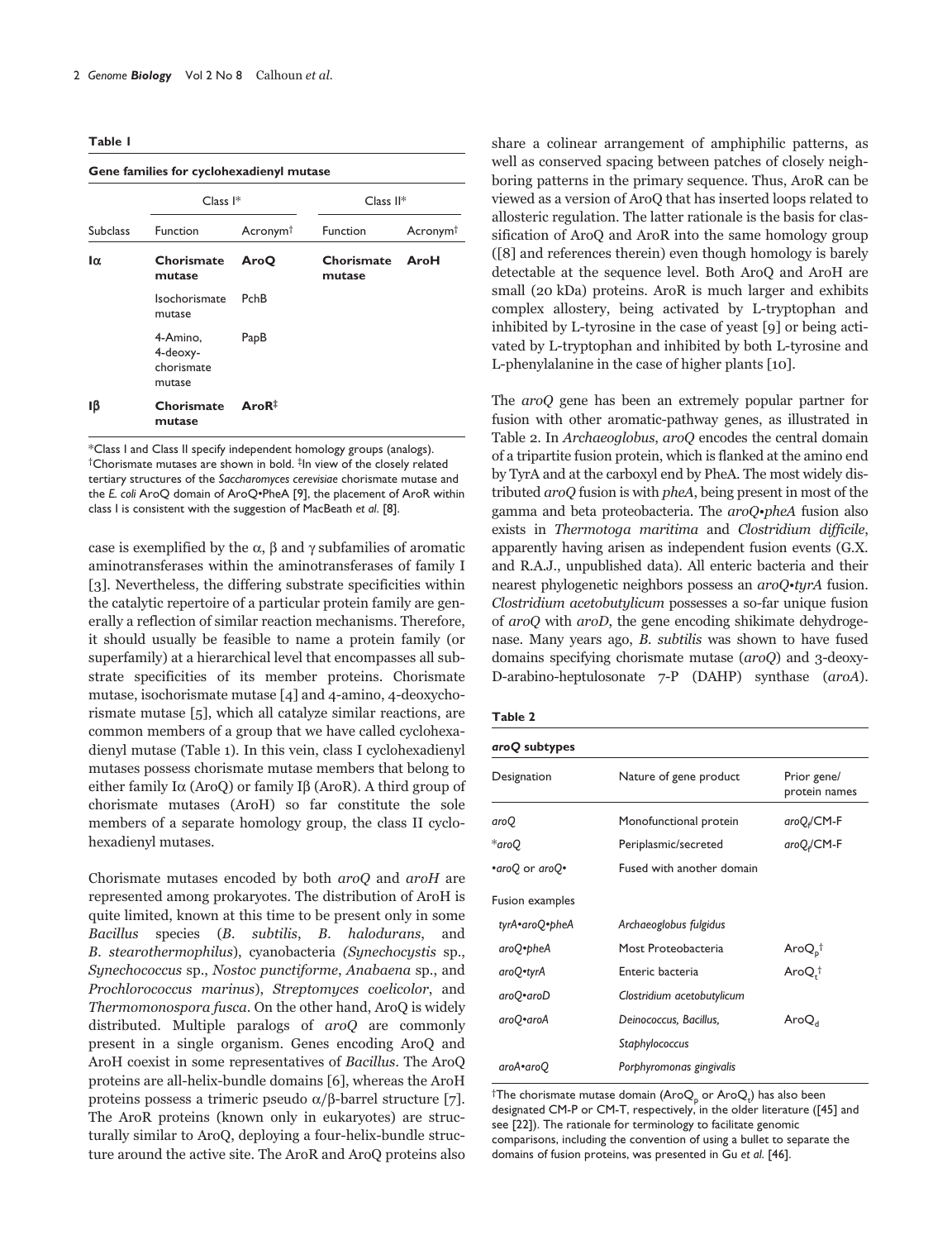The AroQ domain was shown to function not only as a catalytic domain for chorismate mutase, but also as the allosteric domain for the fused AroA domain. This fusion thus provided a physical basis for the allosteric pattern of control called sequential feedback inhibition [11]. This aroQ•aroA fusion also occurs in Staphylococcus and in Deinococcus. Although Porphyromonas gingivalis also possesses fused domains of aroQ and aroA, the fusion joint is at the 5' end of aroQ instead of at the 3' end.

Among the monofunctional chorismate mutases, that present in *Erwinia herbicola* possesses a cleavable signal peptide and accordingly is translocated into the periplasm. E. herbicola chorismate mutase was shown [12] to be not only periplasmic but also located at the poles of the cells, similar to cyclohexadienyl dehydratase of Pseudomonas aeruginosa [13]. In this study we have examined the extent to which monofunctional chorismate mutases are periplasmic or cytoplasmic. A chorismate mutase of Salmonella typhimurium is shown to be periplasmic. A periplasmic chorismate mutase in P. aeruginosa is shown to be part of an complete three-step pathway for periplasmic conversion of chorismate to phenylalanine.

Figure 1 shows the biochemical pathway context of chorismate mutase with respect to phenylalanine and tyrosine biosynthesis and provides an overview of differences between S. typhimurium and P. aeruginosa. It also shows



## **Figure 1**

Biochemical pathway for phenylalanine and tyrosine biosynthesis. Small-molecule abbreviations: AGN, L-arogenate; CHA, chorismate; DAHP, 2-keto-3-deoxy-D-arabino-heptulosonate 7-P; DHQ, dehydroquinate; DHS, dehydroshikimate; E4P, erythrose-4-P; EPSP, enolpyruvylshikimate 3-P; HPP, 4-hydroxyphenylpyruvate; PEP, phosphoenolpyruvate; PHE, phenylalanine; PPA, prephenate; PPY, phenylpyruvate; SHK, shikimate; S3P, shikimate-3-P; TYR, tyrosine. Enzyme acronyms: [Aat], aromatic aminotransferase; [AroA], DAHP synthase; [AroB] DHQ synthase; [AroC], dehydroquinase; [AroD], SHK dehydrogenase; [AroE], SHK kinase; [AroF], EPSP synthase; [AroG], CHA synthase; [AroQ/AroR/AroH], CHA mutase; [PheA], prephenate dehydratase; [TyrAc], prephenate (cyclohexadienyl) dehydrogenase; [\*Aat], periplasmic aromatic aminotransferase; [\*AroQ], periplasmic chorismate mutase; [\*PheC], periplasmic cyclohexadienyl dehydratase. (In *P. aeruginosa*, the only organism so far shown to have \*Aat, it belongs to the \*Aat<sub>|β</sub> grouping.) The flow route that progresses from PPA → AGN → TYR is shown in<br>grey because this is a minor route in both P. *aeruginosa* and S. *typhimurium. Different homology* correspond with a given catalytic step are distinguished by Roman numeral subscripts, for example AroA<sub>I</sub> or AroA<sub>II</sub>. Subgroups within a homology group carry a further identifier, for example AroA<sub>lα</sub> or AroA<sub>lβ</sub>. As far as possible, these identifiers have<br>been chosen to accommodate (within the constraints of logical naming) established precedents two homology groups of AroA were originally distinguished as class I or class II [50], and α and β subgroups for family-I DAHP synthases were defined recently [24]. AroC<sub>I</sub> and AroC<sub>II</sub> have been distinguished as biosynthetic or catabolic dehydroquinase, respectively, but this is a misnomer as many genomes use AroC<sub>II</sub> for aromatic amino acid biosynthesis (G.X. and R.A.J., unpublished data). Thus far, AroE<sub>I</sub> is used exclusively in Bacteria, and AroE<sub>II</sub> exclusively in Archaea [14]. The AroQ<sub>I $\alpha$ </sub> group of chorismate mutases has been so named to reflect previous reference to them as AroQ [22,46]. Likewise, AroR<sub>IB</sub> reflects previous reference to it as AroR [32]. The α, β and γ subgrouping identifiers for Aat reflect the subgroupings within family-I aminotransferases defined by Jensen and Gu [3]. Color-coding is used to illustrate the substantial difference between *P. aeruginosa* and *S. typhimurium* in deployment of different homolog or analog proteins (numbers within boxes indicate the number of paralogs), chorismate mutase fusions (peg-and-hole matches) and periplasm-localized enzymes.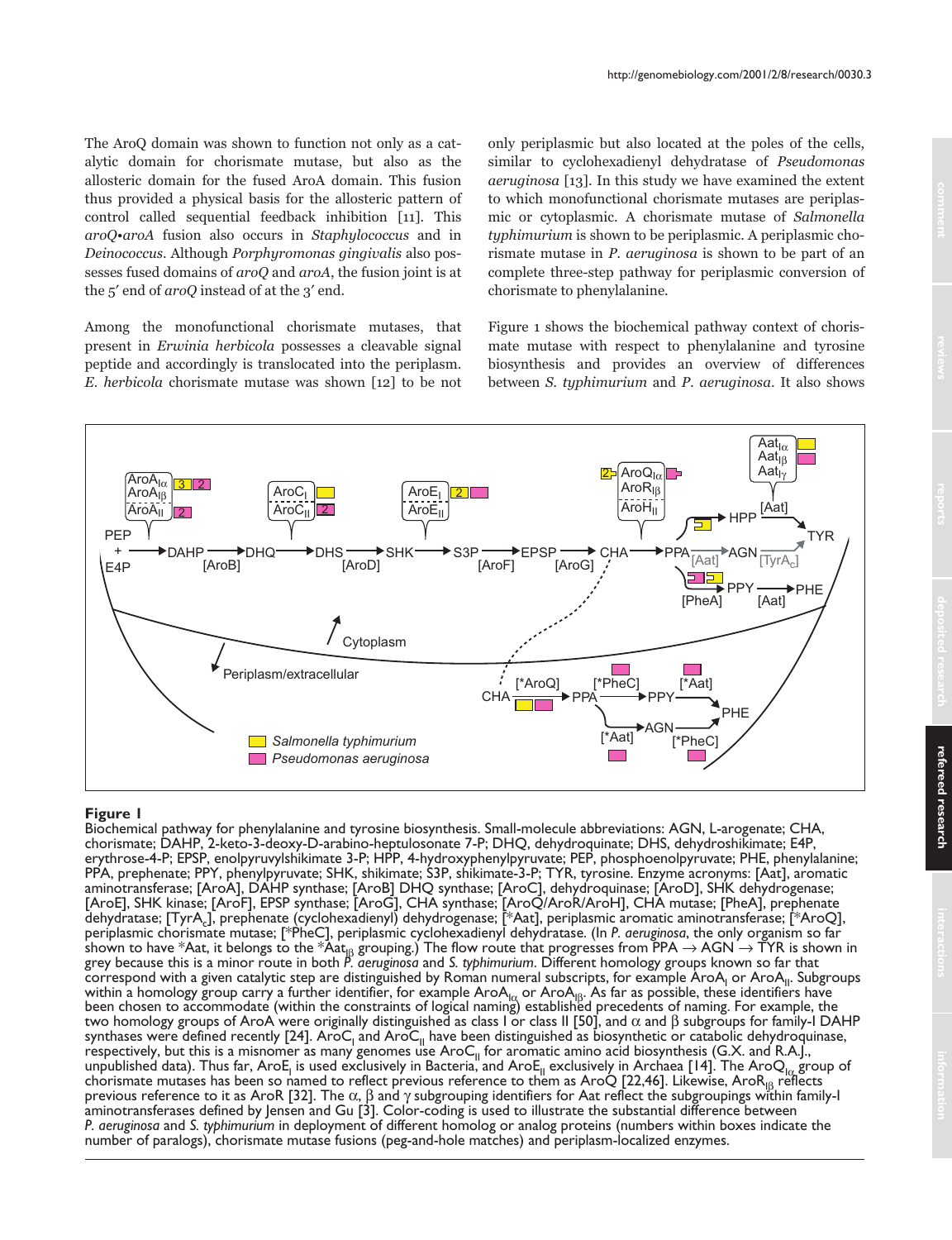the nomenclature used. In this era of comparative genomics, it is no longer tenable to use acronyms for genes and their gene products that differ from organism to organism. The common-pathway enzymes through chorismate synthase are named in order, that is [AroA] catalyzes the first pathway reaction, [AroB] the second, and so on. In cases where different homolog classes are known to exist, these analog groups are designated with Roman numerals, for example, AroA<sub>I</sub> or  $A\text{roA}_{\text{tr}}$  Different subgroups within a homology class are usually distinguished with  $\alpha$ ,  $\beta$ , and  $\gamma$  designations. Three of the common-pathway steps are represented by independently evolved analog classes of enzyme. S. typhimurium has three paralogs of DAHP synthase belonging to the  $A\text{roA}_{I\alpha}$  family, whereas *P. aeruginosa* possesses two paralogs of AroA<sub>Ia</sub> enzyme and two paralogs of class II DAHP synthase  $(AroA<sub>II</sub>)$  [14]. S. typhimurium utilizes a single dehydroquinase that belongs to class I ( $\text{AroC}_1$ ), whereas P. aeruginosa deploys two paralogs of class II ( $\text{AroC}_{\text{II}}$ ). Both S. typhimurium and P. aeruginosa utilize class I shikimate kinase (AroE<sub>I</sub>), as do all bacteria [15]. However, S. typhimurium possesses two paralogs that are characteristic of E. coli and its closest relatives and encoded by genes labeled as aroK and aroL in the literature.

Chorismate mutase is the focal point of this paper, and Figure 1 illustrates that the cytoplasm of S. typhimurium has two paralogs of the  $I\alpha$  family of chorismate mutases denoted AroQ. One is fused to TyrA and the other to PheA, as indicated by the peg-and-hole depiction in the figure. A third AroQ paralog of the Iα group is present in the periplasm (\*AroQ). P. aeruginosa is similar to S. typhimurium in having an AroQ. PheA fusion in the cytoplasm as well as the periplasmic AroQ species (\*AroQ), but differs in lacking the AroQ.TyrA fusion. Multidomain proteins whose domains have separable counterparts elsewhere must be appropriately named to facilitate comparisons (see Table 2).

#### **Results**

## Chorismate-to-phenylalanine pathway in the P. aeruginosa periplasm

A modified magnesium shock procedure was used to separate periplasmic and cytoplasmic fractions of P. aeruginosa cultures grown in minimal medium. The established periplasmic enzyme \*PheC [13,16] was used as a periplasmic protein marker and shikimate dehydrogenase was used as a cytoplasmic protein marker. It was preferable to use prephenate rather than L-arogenate as a substrate in the assay of \*PheC activity, not only because the assay for L-arogenate dehydratase is tedious [17] but also because prephenate is much less expensive. However, \*PheC cannot be monitored as prephenate dehydratase in the presence of cytoplasmic P-protein because the PheA domain of that protein is prephenate dehydratase. To avoid this problem, the aroQ•pheA-deficient mutant PAT1051 was used. All the prephenate dehydratase activity in PAT1051 is derived from \*PheC, which thus can be used as a convenient marker for the quality of the separation of the cellular compartments.

\*PheC can also be selectively assayed without interference from PheA in wild-type PAO1. In the wild-type, the prephenate dehydratase activity of the P-protein is completely inhibited by phenylalanine, whereas \*PheC is completely insensitive. Thus, one can calculate the fraction of total activity contributed by each of the two enzymes by comparing activities measured in the presence and absence of L-phenylalanine. From Table 3, a calculated 91% of \*PheC was found in the periplasmic fraction of PAT1051, compared to 93% of \*PheC from PAO1.

\*AroO was found in the periplasm in P. aeruginosa PAO1. None of the periplasmic chorismate mutase activity was attributed to AroQ.PheA because no PheA-domain activity was detected (Table 3). Hence, the chorismate mutase activity in the periplasm must be exclusively \*AroQ. Identification of this activity as \*AroQ, and not AroQ.PheA, was verified by elution of a single peak of chorismate mutase in the wash fraction recovered after Mono Q chromatography of the periplasmic fraction. This is the established elution behavior of \*AroQ [18]. Of the total aromatic aminotransferase activity, 10-20% was found in the periplasm.

## Purification of \*AroQ and \*Aat<sub>Iß</sub> from P. aeruginosa periplasm

\*AroQ was purified from the periplasmic fraction of PAO1. Ninety-seven percent of shikimate dehydrogenase was in the cytoplasm of PAO1, compared to 93% from PAT0151. These data affirm a technically good separation of the periplasmic and cytoplasmic fractions. The purification steps are summarized in Table 4. After the last purification step, one distinctive band with a relative molecular mass  $(M<sub>r</sub>)$  of around 22,000 was revealed by SDS-PAGE after staining with Coomassie blue. The  $M<sub>r</sub>$  estimated by gel filtration was around 38,000, suggesting a native homodimer structure. Amino-terminal amino-acid sequencing gave a sequence QPLSPALQQL (in the single-letter amino-acid notation), which corresponds to a sequence beginning at residue 24 of gene PA5184 of the completed P. aeruginosa genome [19].

Aromatic aminotransferase (\* $Aat_{IB}$ ) was purified from the periplasmic fraction of PAO1. The protein fractions with enzymatic activity that eluted from the gradient of a hydroxylapatite column were chromatographed on a mono Q column and recovered as single peaks. The leading peak fractions yielded one major band and several minor bands after SDS-PAGE. Amino-terminal amino-acid sequencing of the major band gave GSGATSAAGK, which corresponds to the sequence beginning with residue 29 of the deduced protein encoded by PA2531 in the completed P. aeruginosa genome [19]. In addition, one of the minor bands exhibited the sequence AGKPQETFLD, which corresponds to the sequence of the protein encoded by gene PA2531 beginning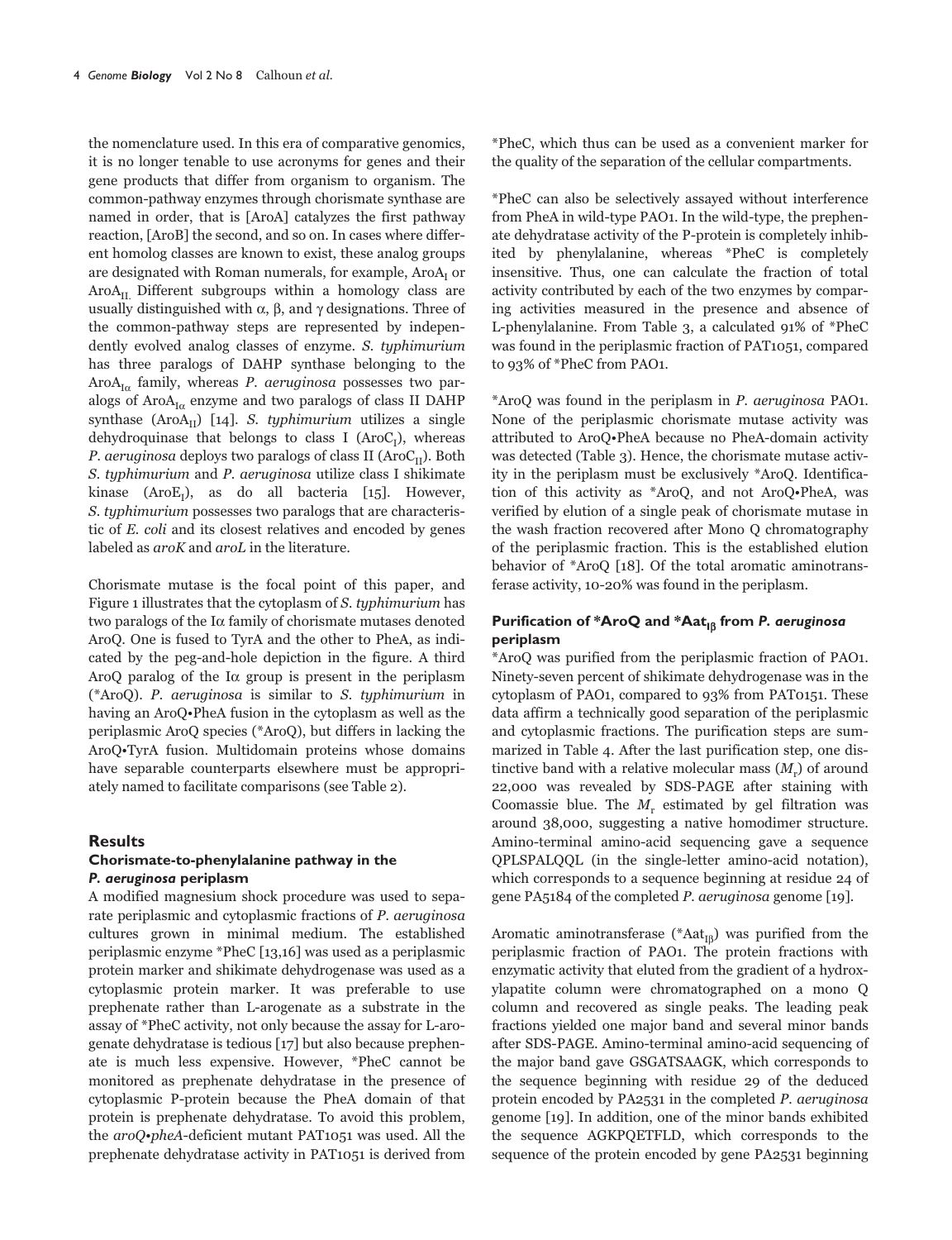#### The presence of chorismate mutase and aromatic aminotransferase in the periplasmic fraction of Pseudomonas aeruginosa

| Fractions            |    | Enzymes                                                        |                      | Total enzyme activities <sup>†</sup> |  |
|----------------------|----|----------------------------------------------------------------|----------------------|--------------------------------------|--|
|                      |    |                                                                | PA01                 | <b>PAT1051</b>                       |  |
| Periplasmic fraction | DT | Total PDT#<br>*PheC <sup>§</sup> (marker)<br>PheA <sup>¶</sup> | 1154<br>1154<br>0    | 1154<br>1154<br>$\mathbf 0$          |  |
|                      |    | *AroQ<br>AAT<br>SDH (marker)                                   | 184<br>181<br> 3     | 81<br>244<br>38                      |  |
| Cytoplasmic fraction | DT | Total PDT#<br>*PheC <sup>§</sup> (marker)<br>PheA <sup>¶</sup> | 1373<br>50<br>1323   | 71<br>60<br>$\perp$                  |  |
|                      |    | AroQ•<br>AAT<br>SDH (marker)                                   | 605<br>862<br>375    | 22<br>2528<br>478                    |  |
| Whole-cell extract   | DT | Total PDT#<br>*PheC§<br>PheA <sup>¶</sup>                      | 2706<br>1220<br>1486 | 617<br>604<br> 3                     |  |
|                      |    | *AroQ + AroQ•<br>AAT<br><b>SDH</b>                             | 734<br>905<br>402    | 88<br>$3714$<br>512                  |  |

†Total enzyme activities are expressed as units (nmol of product per min) per 150 ml of culture. ‡Prephenate dehydratase activity assayed in the absence of L-phenylalanine. §Prephenate dehydratase activity assayed in the presence of 1 mM L-phenylalanine. <sup>¶</sup>Calculated as 'Total PDT' minus '\*PheC'. DT, dehydratase; PDT, prephenate dehydratase; \*PheC, cyclohexadienyl dehydratase; PheA, prephenate dehydratase domain of AroQ·PheA; AroQ·, chorismate mutase domain of aroQ·PheA; \*AroQ, periplasmic chorismate mutase; AAT, aromatic aminotransferase; SDH, shikimate dehydrogenase.

at residue 36. Thus, a favored and a minor cleavage site seem to exist for the signal peptide. The  $M_r$  estimated by SDS-PAGE staining with Coomassie blue was about 37,000. The  $M_r$  estimated by gel filtration was 73,000, indicating the presence of a homodimer.

## Isolation of S. typhimurium \*AroQ

E. coli BL21(pJB-1) containing \*aroQ from S. typhimurium was grown to late-exponential growth in 1 liter of LB medium containing kanamycin. After cell harvest by centrifugation, 1.5 g of wet cells were subjected to osmotic shock [20]. After centrifugation, the supernatant was collected and

## Table 4

| Purification of *AroQ from Pseudomonas aeruginosa |                       |                       |                        |                 |  |
|---------------------------------------------------|-----------------------|-----------------------|------------------------|-----------------|--|
| Purification                                      | Total protein<br>(mg) | Specific<br>activity* | Purification<br>(fold) | Yield<br>$(\%)$ |  |
| Shock fluid                                       | 240                   | 17.7                  | ı                      | 100             |  |
| Hydroxylapatite                                   | 39.9                  | 39.2                  | 2.2                    | 36.8            |  |
| Mono $Q$ (pH $7.0$ )                              | 10.5                  | 53.1                  | 3                      | 13.1            |  |
| Mono $Q$ (pH 8.4)                                 | 1.7                   | 116.5                 | 6.6                    | 4.7             |  |
| Superdex 75                                       | 0.44                  | 487.5                 | 27.5                   | 5.0             |  |

\*Specific activity expressed as nmol/min/mg.

designated as the shocked periplasmic fraction. An equal portion of wet cells, treated identically but not subjected to osmotic shock, was designated as the non-shock periplasmic fraction. Crude extracts were also prepared from each cellpellet fraction.

The shocked periplasmic fraction contained 26,100 units (1 unit=1 nmol of prephenate produced per minute) of chorismate mutase activity. As the prephenate dehydratase and prephenate dehydrogenase activities associated with the cytoplasmic AroQ.PheA and AroQ.TyrA proteins were not detected in this fraction, contamination with cytoplasmic species of AroQ was less than 1%. The additional assay for shikimate dehydrogenase as a marker for cytoplasmic contamination also showed less than 1% of total activity to be in the shocked periplasmic fraction. On the other hand, 97% of the total alkaline phosphatase (periplasmic marker) was recovered in the shocked periplasmic fraction. Although crossreactivity was relatively poor, the presence of S. typhimurium \*AroQ in periplasmic fractions and its absence in cytoplasmic fractions was demonstrated by western blotting using antibody obtained against E. herbicola AroQ [12].

The S. typhimurium \*AroQ was purified using the protocol of Xia et al. [12] to give a final preparation having a specific activity of 59.1 units/mg, and an estimated 184-fold purification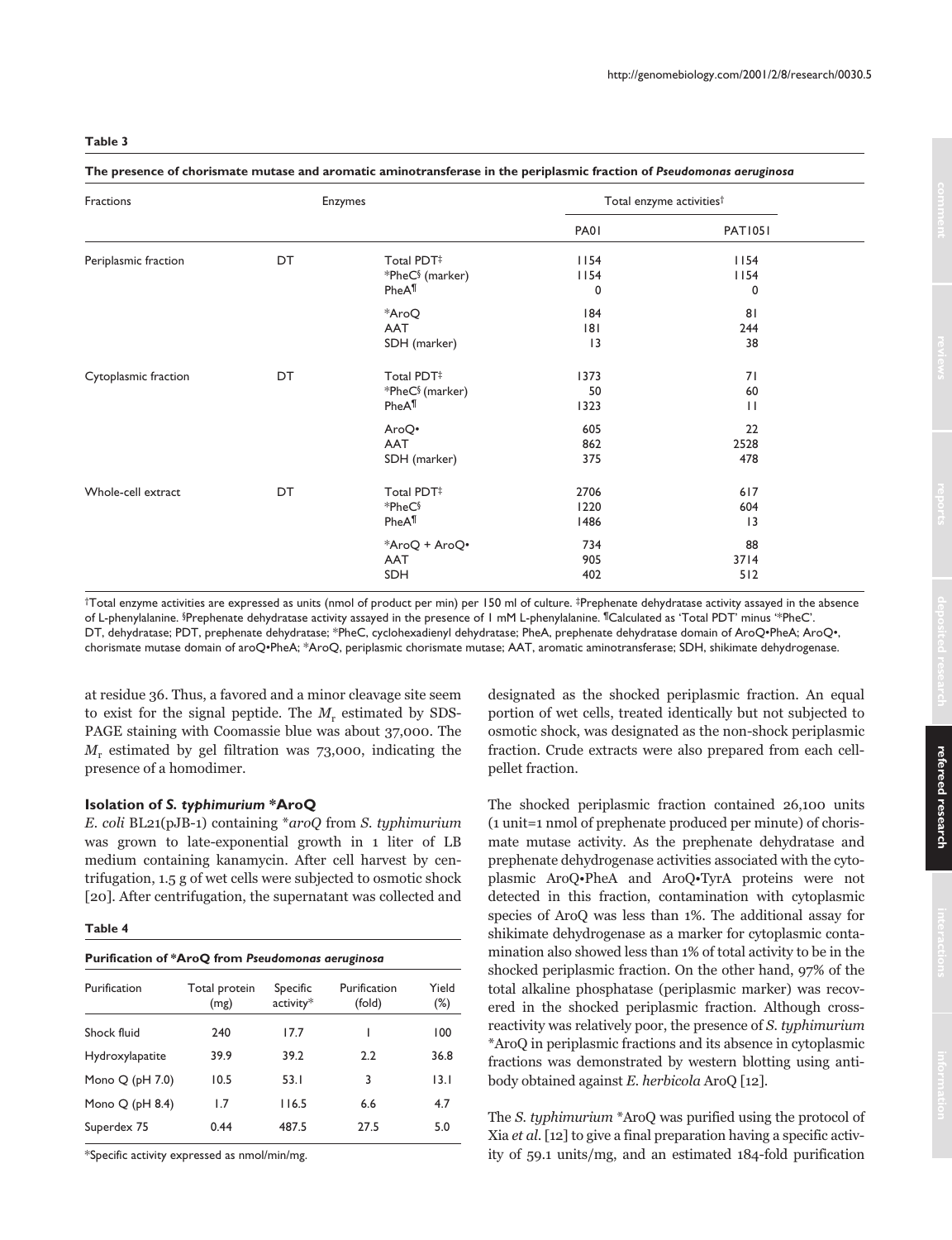with 19% yield. SDS-PAGE showed a major band and one minor band. The sequence of the ten amino acids at the amino terminus of the major band (DSVTSVSLGA) matched perfectly with the deduced amino-acid sequence, beginning at the 21st residue, consistent with the predicted cleavage indicated in Figure 2.

## Enzymological characterization of periplasmic chorismate mutases

Purified enzymes from P. aeruginosa, S. typhimurium and E, herbicola were compared with respect to kinetic parameters under identical assay conditions (Table 5). Each enzyme followed Michaelis-Menten kinetics. Parameters of  $K_m$  and  $k_{\text{cat}}$  were similar to one another, as well as to other chorismate mutases characterized in the literature. Table 5 also shows a comparison of isoelectric points and molecular masses for all of the periplasmic chorismate mutases.

## **Discussion**

## New periplasmic subgroup of AroQ

When the periplasmic chorismate mutase from E. herbicola was initially cloned and sequenced, it was a unique case of an AroQ protein having a cleavable signal peptide and a carboxy-terminal extension. The current repertoire of additional AroQ proteins that can be gleaned from the contemporary databases on the criterion of these two features numbers eight. One of them has been located in the esophageal glands of the phytoparasitic nematode Meloidogyne javanica. Presumably, this AroQ protein is secreted into plant cells as part of the parasitic process [21]. The erratic phylogenetic distribution of \*AroQ may have a variety of explanations that include massive gene loss, horizontal transfer or independent evolution of a signal peptide and carboxy-terminal extension.

Figure 2 shows a multiple sequence alignment which highlights conserved amino-acid residues in the \*AroQ subfamily in relationship to the homologous residues that have been shown by X-ray crystallography [6] to be located in the active site of the AroQ domain of E. coli AroQ.PheA. \*AroQ proteins are twice the size of the basic AroQ catalytic domain. The carboxy-terminal half of each \*AroQ protein is of similar length but not highly conserved, and it has no known catalytic or regulatory function. When used as a query sequence, it returns no significant hits. One reasonable



## **Figure 2**

Multiple sequence alignment of the \*AroQ protein family in relationship with the known three-dimensional structure of the AroQ domain of AroQ•PheA from E. coli. (The AroQ domain of AroQ•TyrA from E. coli is also shown.) Acronyms for organisms are as given in Table 7. The cleavable signal peptides of \*AroQ proteins are shown in orange. The carboxy-terminal extensions of \*AroQ proteins, which have no counterpart in other AroQ protein domains, are shown located at the active site of the AroQ domain of E. coli AroQ.PheA as demonstrated by X-ray crystallography, are marked with arrowheads and assigned the E. coli AroQ•PheA residue numbers. Arrowheads marked with H are hydrophobic residues, and residue 88 is always Q or E. Conserved residues are shown in yellow. Active-site residues of AroQ.PheA from E. coli that are conserved in all eight \*AroQ sequences are marked with an asterisk.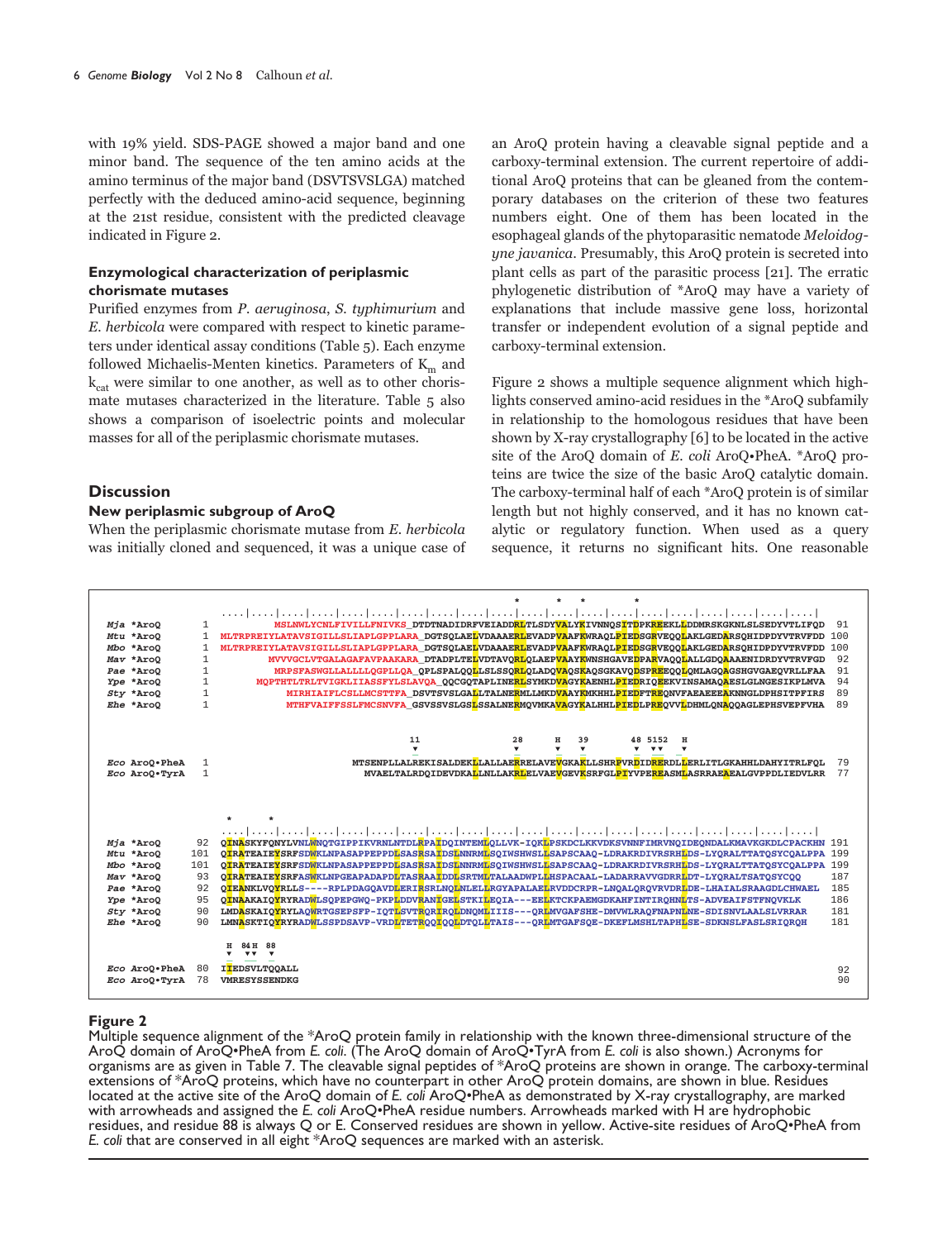#### **Kinetic constants, pI and Mw of \*AroQ enzymes**

|                               |              |                          | $p$ I/M <sub>r</sub> |               |
|-------------------------------|--------------|--------------------------|----------------------|---------------|
| Organism                      | $K_m(\mu M)$ | $k_{\text{cat}}(s^{-1})$ | Uncleaved            | Cleaved       |
| Pseudomonas<br>aeruginosa     | 98           | 6.4                      | 8.77 / 20,417        | 8.04 / 17.939 |
| Salmonella<br>typhimurium     | 142          | 8.9                      | 7.02 / 20.646        | 6.58 / 18.392 |
| Erwinia<br>herbicola          | 169          | 9.7                      | 6.28 / 20,299        | 6.24 / 18.017 |
| Yersinia<br>pestis            |              |                          | 6.43 / 20.761        | 5.66 / 17.504 |
| Mycobacterium<br>tuberculosis |              |                          | 5.40 / 21,945        | 5.03 / 18.475 |
| Meloidogyne<br>javanica       |              |                          | 6.58 / 22,087        | 5.90 / 19.460 |

Reaction kinetics were monitored at 32°C using 40-75 nM enzyme purified in this study (*P. aeruginosa* and *S. typhimurium*) or previously (*E. herbicola* [12]). Bovine serum albumin was present at 0.1 mg/ml. Initial rates were used to calculate the steady-state kinetic parameters of  $K_m$ and k<sub>cat</sub>. pl/M<sub>r</sub> values were determined by use of the compute pl/M<sub>w</sub> tool at ExPASy [47].

speculation is that as \*AroQ maybe localized at the polar cap(s) of the cell, this region might accomplish some sort of protein-protein or protein-membrane interaction that might facilitate its spatial location at the polar regions of the periplasmic milieu.

## **Substrate specificities of AroQ proteins**

Chorismate mutase catalyzes a facile rearrangement reaction that can progress to a significant extent under nonenzymatic conditions. The aroQ genes are easily missed during genome annotation because they are small and do not show strong sequence conservation. We have identified many initially dubious AroQ hits to BLAST queries by alignment of aminoacid residues known to be critical for catalysis.

Figure 3 illustrates several chemical rearrangements that closely parallel the chorismate mutase reaction. Zamir et al. [4] have demonstrated the isochorismate mutase reaction in higher plants, and Xie *et al*. [22] presented a rationale in support of the possibility that PchB from P. aeruginosa catalyzes the isochorismate mutase reaction as a step in salicylate biosynthesis [23]. 4-Amino 4-deoxychorismate mutase catalyzes a step in antibiotic (pristinamycin) biosynthesis [5].



## **Figure 3**

Substrate specificity within the  $I\alpha$  family of cyclohexadienyl mutase. The substrates and products of chorismate mutase (middle), isochorismate mutase (top) and 4-amino-4-deoxy-chorismate mutase (bottom) are shown at the right. Enzymes from species shown on the left that are known (but see text for PchB) to catalyze the reactions shown on the right are color coded to correspond. Chorismate mutase proteins or domains from selected organisms (see Figure 4 legend for organism abbreviations) are shown as a phylogram tree. The tree shown was obtained with the Phylip program using the input of a Multalign multiple alignment [51]. Bootstrap values over 50% (500 iterations) determine the placement of solid lines, which show significant clustering relationships.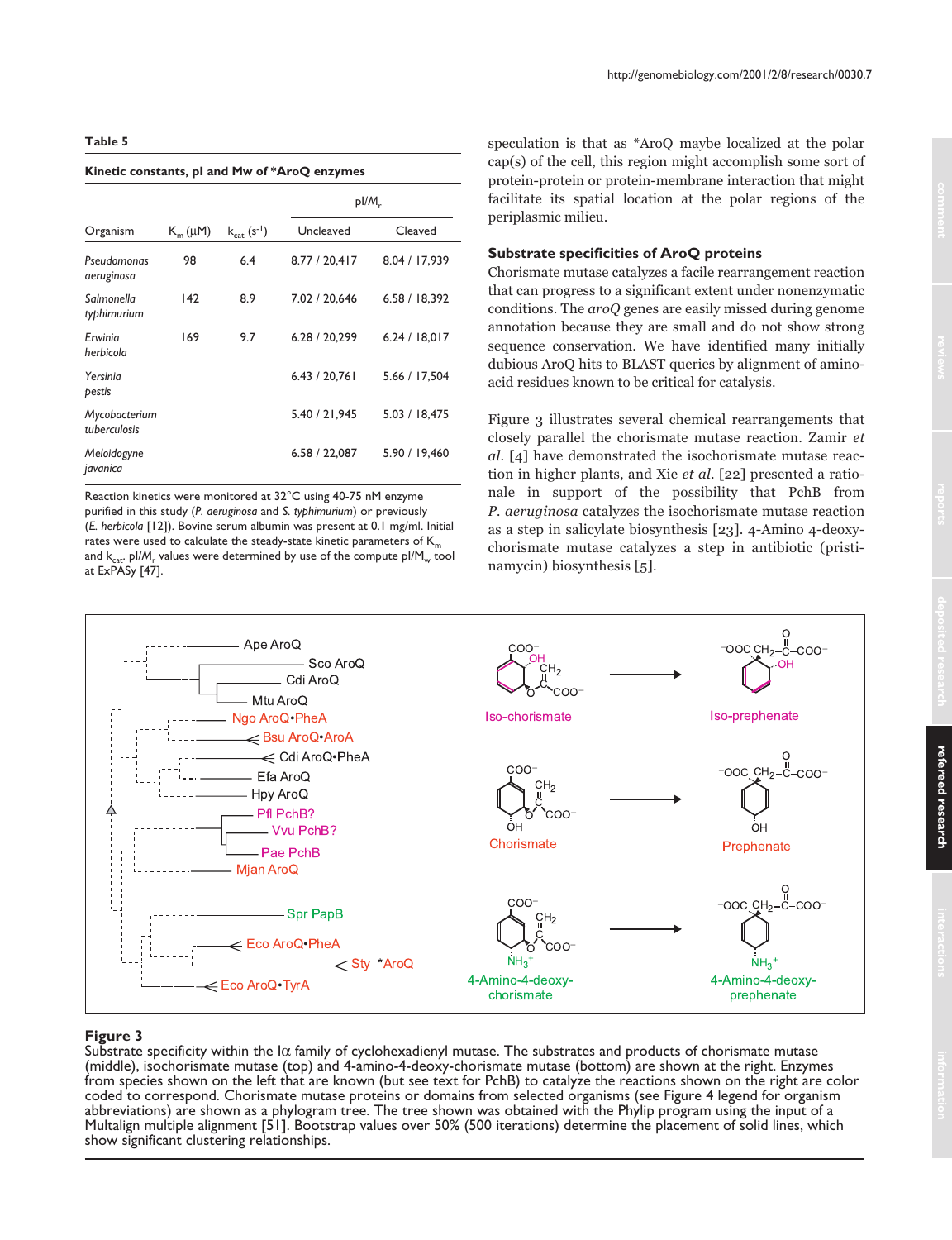There is precedent for the finding that within a homolog grouping whose members have differing substrate specificities, proteins sharing a substrate specificity do not necessarily cluster together; for example, B. subtilis AroA and close relatives are clustered more specifically with KdsA sequences than with  $E$ , coli AroA and its close relatives [24]. The phylogram tree at the left in Figure 3 illustrates this for the AroQ protein family. The current limitations of homology detection are such that the monofunctional AroQ proteins from Aeropyrum pernix, Enterococcus faecalis, Helicobacter pulori and Methanococcus jannaschii cannot be shown to be closer to one another or to any other AroO proteins/domains than they are to PapB or PchB. This is because bootstrap values only support the branching nodes to the level shown in bold. Thus, even though the computational program used placed A. pernix AroQ with the valid grouping of Streptomyces coelicolor AroQ, C. difficile AroQ, and Mycobacterium tuberculosis AroQ, the A. pernix AroQ sequence could in fact be closer to any other group. Thus, one can recognize distinct and valid groupings (for example, the \*AroQ periplasmic chorismate mutases), but not necessarily the exact relationship of these groupings with one another.

#### The AroQ family of chorismate mutases

Figure 4 shows a phylogram tree of the entire set of AroQ protein or AroQ domain sequences available from Bacteria and Archaea. A number of cohesive clusters are evident. One of these is the periplasmic group of monofunctional AroQ proteins. The cytoplasmic monofunctional AroQ proteins include five-member, three-member, and two-member groups in addition to four other sequences isolated so far. AroQ domains that are fused with TyrA form a cohesive homology grouping within enteric bacteria and their closest relatives. These same organisms also possess AroQ.PheA

Figure 4 (see next page)

bifunctional proteins whose AroQ domains also form a cohesive homology grouping. Other AroO.PheA fusions are widespread, and the sequences of their AroQ domains are highly divergent. Only the AroQ•PheA proteins from P. aeruginosa/ P. stutzeri, from Neisseria gonorrhoeae/N. meningitidis and from Archaeoglobus fulgidus/Thermotoga maritima possess AroQ domains that cluster with bootstrap values greater than 50%. Analysis of interdomain linker regions and codon usage suggests that the *aroO* and *pheA* genes have fused independently on many occasions (G.X. and R.A.J., manuscript in preparation). The three cases of AroO.AroA fusions fall into a single cluster supported by a bootstrap value of 61%.

In the five-member group labeled PchB in Figure 4, the P. aeruginosa protein has been shown to participate in salicylate synthesis and the proposed reaction (catalyzed by isochorismate mutase) has been discussed in the previous section. The *P. fluorescens* protein undoubtedly has the same role. This substrate specificity does not necessarily apply to the remaining members. In P. aeruginosa, pchA (isochorismate synthase) and *pchB* are translationally coupled, and cis-expression is obligatory for activity  $[23]$ . In Vibrio vulnificus, pchB is closely linked to venB (isochorismatase) [25]. *V. cholerae* does not exhibit a *pchB* homolog upstream of the gene encoding isochorismatase  $(vibF)$  [26]. Perhaps the clustering of PchB proteins together reflects their interaction with proteins able to bind isochorismate.

## The periplasmic pathway of phenylalanine **biosynthesis**

It has been known for some time that phenylalaninepathway redundancy exists in P. aeruginosa. The enzymological basis for this became apparent with the recognition of the presence of an 'extra' species of chorismate mutase

Relationship between chorismate mutase domains belonging to the  $\alpha$  family of cyclohexadienyl mutases. The relationships are shown as a phylogram tree computed with the neighbor-joining method using the Phylo-Win program alignment input from the ClustalW program. Bootstrap percentages (for 500 iterations) are shown at nodes that define clusters deemed to be significant (above 50%). Accordingly, that portion of the tree where branching order is significant is shown in orange. AroQ, monofunctional chorismate mutase; \*AroQ, periplasmic chorismate mutase. A bullet indicates a fusion joint. Thus, AroQ•PheA indicates an AroQ domain fused at its carboxyl terminus with the amino-terminal portion of a PheA domain. PapB and PchB carry out reactions analogous to chorismate mutase as illustrated in Figure 3. The divergent AroQ protein groupings are highlighted in yellow. Abbreviations for organisms: Actinobacillus actinomycetemcomitans (Aac), Aeropyrum pernix (Ape), Archaeoglobus fulgidus (Afu), Bacillus subtilis (Bsu), Bordetella pertussis (Bpe), Campylobacterium jejeuni (Cje), Chlorobium tepidum (Cte), Clostridium acetobutylicum (Cac), Clostridium difficile (Cdi), Enterococcus faecalis (Efa), Erwinia herbicola (Ehe), Escherichia coli (Eco), Haemophilus influenzae (Hin), Helicobacter pylori (Hpy), Klebsiella pneumoniae (Kpn),<br>Methanobacterium thermoautotrophicum (Mth), Methanococcus jannaschii (Mjan), Mycobacterium avis (Mjav), Mycobacterium bovis (Mbo), Mycobacterium tuberculosis (Mtu), Neisseria gonorrhoeae (Ngo), Neisseria meningitidis (Nme), Pasteurella multocida (Pmu), Porphyromonas gingivalis (Pgi), Pseudomonas aeruginosa (Pae), Pseudomonas fluorescens (Pfl), Pseudomonas stutzeri (Pst), Salmonella typhimurium (Sty), Shewanella putrefaciens (Spu), Sinorhizobi Streptococcus pyogenes (Spy), Streptomyces coelicolor (Sco), Streptomyces pristinaespiralis (Spr), Thermotoga maritima (Tma), Thiobacillus ferrioxidans (Tfe), Vibrio cholerae (Vch), Vibrio vulnificans (Vvu), Xanthomonas ca (Ype). Within the ten-member cluster of AroQ•PheA proteins present in enteric bacteria and their closest relatives, the S. putrefaciens (Spu) protein possesses a third domain (AroQ·PheA·AroA). However, the AroA domain is altered at many otherwise-conserved residues and presumably lacks catalytic function (pseudogene).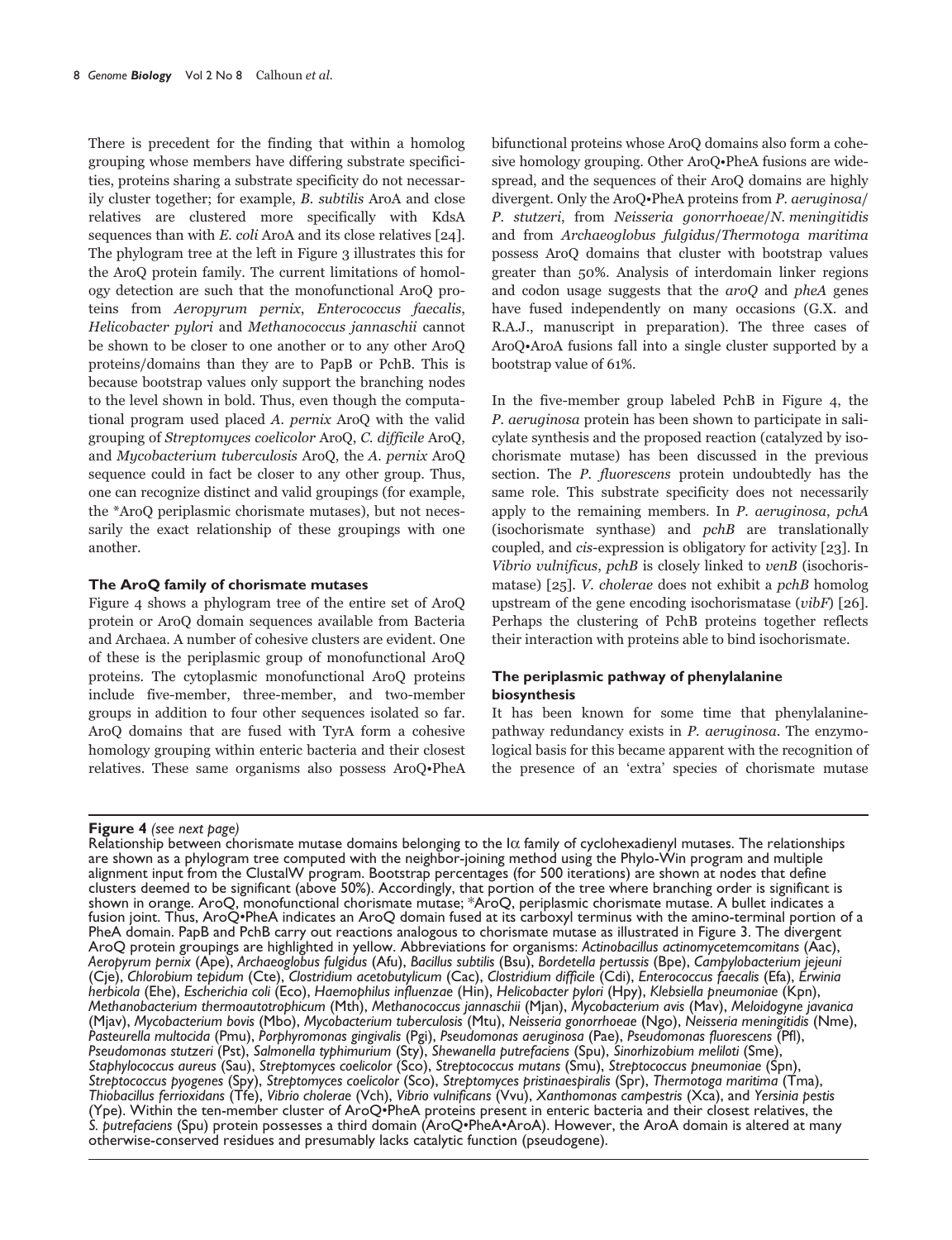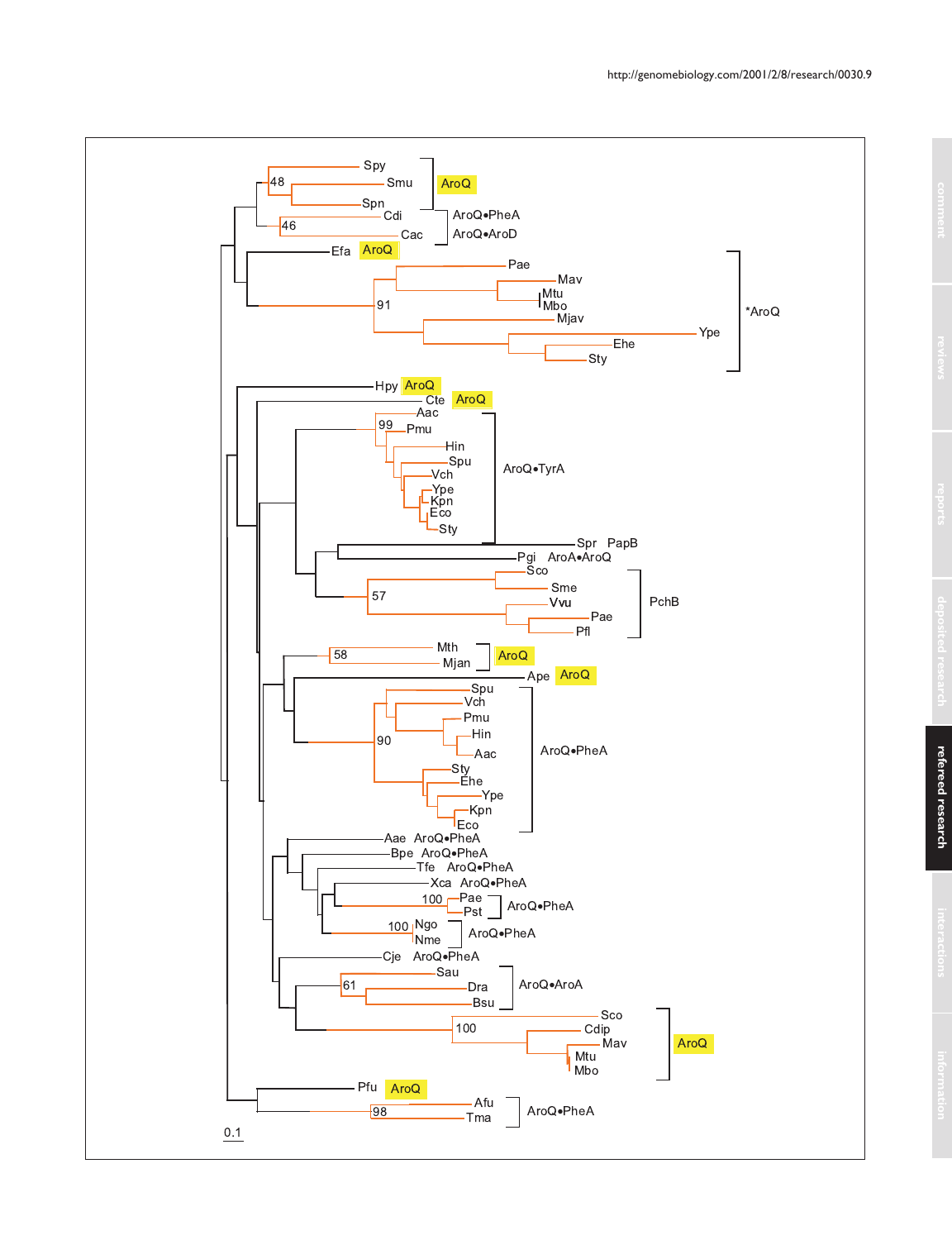(CM-F) and cyclohexadienyl dehydratase in addition to the  $E.$  coli-like enzymes [27]. This redundancy explained the "reluctant auxotrophy" of *P. aeruginosa* [27], as well as the "hidden overflow pathway" to phenylalanine [28]. The latter phenomenon is one whereby early-pathway regulatory mutations that increase intracellular chorismate concentrations result in exclusive metabolite flow toward L-phenylalanine because cyclohexadienyl dehydratase is insensitive to allosteric control. In the periplasmic system a mixture of flow routes (chorismate  $\rightarrow$  prephenate  $\rightarrow$  phenylpyruvate  $\rightarrow$ phenylalanine or chorismate  $\rightarrow$  prephenate  $\rightarrow$  arogenate  $\rightarrow$ phenylalanine) exist because of the ability of cyclohexadienyl dehydratase to accept either prephenate or arogenate and because of the ability of periplasmic aminotransferase (whose detailed characterization is not within the scope of this paper) to transaminate either phenylpyruvate or prephenate.

The spatial location of the overflow pathway in the periplasmic compartment was first indicated by the demonstration that cyclohexadienyl dehydratase had a cleavable amino terminus and was translocated to the periplasm. Indirect evidence favoring a periplasmic location for chorismate mutase as well in P. aeruginosa was the demonstration of a periplasmic chorismate mutase in E. herbicola [12]. The possible periplasmic location of an aromatic aminotransferase has been anticipated, but not directly examined until now. This paper demonstrates the identity and presence of all three enzymes constituting the overflow pathway in a single organism.

On the basis of broad comparative enzymological surveys [18,29], a similar intact overflow pathway can be anticipated to be present in Serratia and Erwinia. The application of queries to the finished and unfinished genomes at the National Center for Biotechnological Information [30] returned hits for periplasmic cyclohexadienyl dehydratase and periplasmic chorismate mutase in Yersinia pestis. Although no aminotransferase gene has yet been found in Y. pestis that has a predicted signal peptide, one is present that is predicted by P-Sort to be an inner-membrane protein.

## Periplasmic pathway remnants?

Before the recognition of their periplasmic location, it was known [31] that some organisms might have \*AroQ but not \*PheC (Salmonella) or \*PheC but not \*AroQ (Klebsiella). It was pointed out that appropriate mutants are better producers of prephenate in Salmonella than in Escherichia because of the presence of \*AroQ in the former but not in the latter. Detailed comparative enzymological work in enteric bacteria [18,29,32] indicates that many additional *\*aroQ* genes will be identified. Within Enterocluster-1, Enterobacter cloacae resembles S. typhimurium in lacking \*pheC but having \*aroQ, whereas Enterobacter aerogenes resembles K. pneumoniae in its possession of \*pheC but its absence of \*aroQ. Other Enterocluster-1 members (Escherichia, Shigella, Enterobacter agglomerans (ATCC 29915), and *Citrobacter*, lack both periplasmic enzymes. On the other hand, all members of Enterocluster-2 possess both \*aroQ and \*pheC, except for Erwinia carotovora which lacks \*pheC. These include Serratia marcescens, Serratia rubidae, Enterobacter agglomerans (ATCC 27155), Erwinia herbicola, E. milletiae, E. ananas, E. tracheiphila, E. chrysanthemi and E. amylovora. Members of Enterocluster-3 (species of Cedecea, Kluyvera, Edwardsiella, Hafnia, Yersinia, Proteus, Providencia and Morganella) lack both \*aroQ and \*pheC.

All four species of *Mycobacterium* in the finished genomes resemble Salmonella in having \*aroQ but lacking \*pheC. The physiological function of a partial pathway is unknown; perhaps \*AroQ interfaces with a different pathway. In fact, it must be conceded that even the function of the intact periplasmic pathway to phenylalanine is unknown. An important clue presumably is the spatial location at the pole(s) of the cell. The polar, periplasmic location of a number of protein systems is receiving increasing attention [33].

#### Aromatic aminotransferases

Most aminotransferases that are capable of functioning as aromatic aminotransferases are members of family I within the aminotransferase protein superfamily [3]. These can usually be assigned to one of three subfamilies, Subfamily  $I\alpha$ partitions into narrow-specificity aspartate aminotransferases and broad-specificity aspartate aminotransferases that can accommodate the aromatic ring. Likewise, subfamily Iß partitions into narrow-specificity imidazole acetol phosphate (IAP) aminotransferases and broad-specificity IAP aminotransferases that utilize aromatic amino/keto acids. Subfamily Iy partitions into subgroups having a variety of substrate specificities, with aspartate aminotransferases being the most prominent subcluster. Among these are broad-specificity aspartate aminotransferases with ability to function with aromatic amino acids.

The periplasmic aminotransferase of *P. aeruginosa* belongs to the IB subfamily and exhibits catalytic activity as IAP aminotransferase in vitro assayed as described by Gu et al. [34]. It exhibits signature motifs corresponding to the regions of the active-site lysine and the interdomain interface [3]. Like its close relative, HisH of Bacillus subtilis, it has the potential to function in both histidine and aromatic aminoacid biosynthesis. Of course, the spatial location of  $A_{\text{Aat}}$  in the periplasm would seem to rule out in vivo function in histidine biosynthesis. This expectation is accommodated by the observation that *P. geruginosa* possesses a paralog encoded by gene PA4447 [19] that must function in vivo as IAP aminotransferase as it is closely linked with other genes of histidine biosynthesis. Yet another paralog is encoded by gene PA3165 and carries out aromatic amino-acid biosynthesis in the cytoplasm. Thus, three subfamily  $I\beta$  paralogs of aminotransferase are expressed in  $P$ . aeruginosa: one for aromatic biosynthesis in the cytoplasm, one for histidine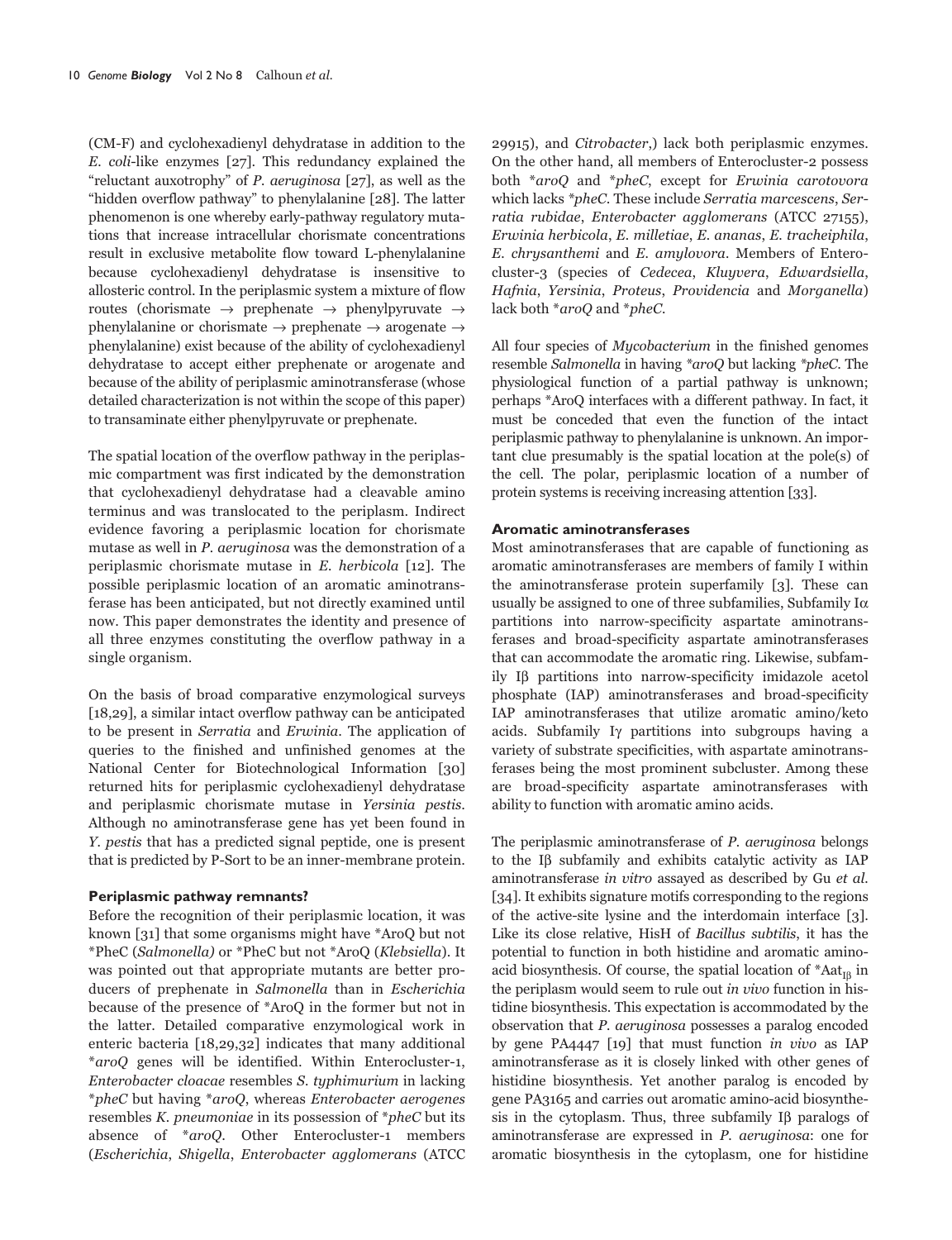biosynthesis in the cytoplasm, and one for phenylalanine svnthesis in the periplasm. Previous enzymological work had demonstrated the existence of five aminotransferases in P. aeruginosa that were capable of functioning as aromatic aminotransferases in vitro [35].

## **Materials and methods**

## Bacterial strains, plasmids, and media

All bacterial strains and plasmids used in this study are listed in Table 6. S. typhimurium tyrA19 was grown on Luria-Bertani (LB) enriched medium or M-9 minimal media [36] plus growth-limiting L-tyrosine  $(0.5 \mu g/ml)$ . E. coli DH<sub>5</sub> $\alpha$  and *E*. coli BL21 were grown on LB medium plus kanamycin when transformed with plasmid. Klebsiella pneumoniae 62-1 was grown according to the method of Gibson [37] for accumulation and purification of chorismate as the free acid form (about 91% pure). Prephenate and L-arogenate were obtained as specified by Bonner *et al.* [31]. Genomic DNA prepared from S. typhimurium was a gift from Thomas Bobik, University of Florida. Where indicated, ampicillin was added to media at 100 µg/ml, kanamycin at 35 µg/ml, and thiamine at 17 µg/ml. Medium was solidified with  $1.5\%$  (w/v) agar.

Sequences from the public databases are identified with their gene identification (GI) numbers in Table 7.

#### **Extract preparation**

E. coli transformants or P. aeruginosa cells were grown at  $37^{\circ}$ C with vigorous shaking in LB or minimal medium supplemented with appropriate antibiotics. Cells were harvested in the late-exponential phase of growth by centrifugation and resuspended in 50 mM potassium phosphate buffer (pH 7.0), containing 1 mM dithiothreitol (DTT). The cells were disrupted by sonication using an Ultratip Labsonic System (Lab-Line Instruments), and then centrifuged at 150,000 x q for 65 min at 4 °C. The supernatant fraction was collected and passed through a 1.5 x 5.5 cm DG-10 Sephadex column (Bio-Rad). The resulting desalted preparation is designated as crude extract.

Pellets from BL21(DE3), the BL21(pJB-1) clone, and S. typhimurium were suspended into 25 mM potassium phosphate buffer at pH 7.0 containing 1.0 mM DTT. Extracts were sonicated using three pulses to maintain cooling. The extract was ultracentrifuged (Beckman) at 150,000 x g and 4°C. Crude extracts to be used for enzyme assays were desalted on DG-10 columns (Bio-Rad).

## **Enzyme assays**

For routine assays with unpurified protein preparations, chorismate mutase and prephenate dehydratase were assayed spectrophotometrically by the method of Cotton and Gibson [38] as modified by Ahmad and Jensen [18], using 1 mM chorismate and 1 mM prephenate, respectively. Arogenate dehydratase was assayed by measuring the formation of L-phenylalanine using high-performance liquid chromatography (HPLC) [17]. Aromatic aminotransferase was assayed as described before [34], and phenylalanine and α-ketoglutarate were used as the substrates, unless indicated otherwise. Shikimate dehydrogenase was assayed by monitoring the reduction of NADP<sup>+</sup> at 340 nm [39]. Alkaline phosphatase was assayed as detailed by Brickman and Beckwith [40].

## Table 6

| <b>Bacterial strains and plasmids</b> |                                                                                                                                                                |                     |  |
|---------------------------------------|----------------------------------------------------------------------------------------------------------------------------------------------------------------|---------------------|--|
| Strain or plasmid                     | Genotype or description                                                                                                                                        | Source or reference |  |
| Escherichia coli                      |                                                                                                                                                                |                     |  |
| BL2I (DE3)                            | F ompT hsdS <sub>B</sub> ( $r_B$ m <sub>B</sub> -) gal dcm; with DE3, a $\lambda$ prophage carrying the T7 RNA polymerase gene                                 | Novagen             |  |
| $BL21(p B-1)$                         | BL21(DE3) transformed with p B-1                                                                                                                               | This study          |  |
| DH5 $\alpha$                          | F $\phi$ 80dlacZ $\Delta$ M15 $\Delta$ (lacZYA-argF) U169 deoR recA1 endA1 up44g $\lambda$ hsdR17 ( $r_{K}$ , m <sub>v</sub> <sup>+</sup> ) thi-1 gyrA96 relA1 | Gibco-BRL           |  |
| Salmonella typhimurium                |                                                                                                                                                                |                     |  |
| CAB <sub>101</sub>                    | tyrA19                                                                                                                                                         | [48]                |  |
| <b>ATCC 15277</b>                     | Prototroph                                                                                                                                                     | <b>ATCC</b>         |  |
| Klebsiella pneumoniae                 |                                                                                                                                                                |                     |  |
| 62-1 (ATCC 25306)                     | tyrA pheA trpD                                                                                                                                                 | <b>ATCC</b>         |  |
| Pseudomonas aeruginosa                |                                                                                                                                                                |                     |  |
| <b>PAT1051</b>                        | aroQ·pheA (leaky phenylalanine auxotroph)                                                                                                                      | [49]                |  |
| <b>PAOI</b>                           | Wild-type prototroph                                                                                                                                           | B.W. Holloway       |  |
| Plasmids                              |                                                                                                                                                                |                     |  |
| $pET-24b(+)$                          | T7 lac promoter, lacl <sup>+</sup> Km <sup>r</sup> His•Tag sequence, T7•Tag (11aa) sequence                                                                    | Novagen             |  |
| $p$ $B-1$                             | pET-24b(+) containing S. typhimurium *aroQ insert                                                                                                              | This study          |  |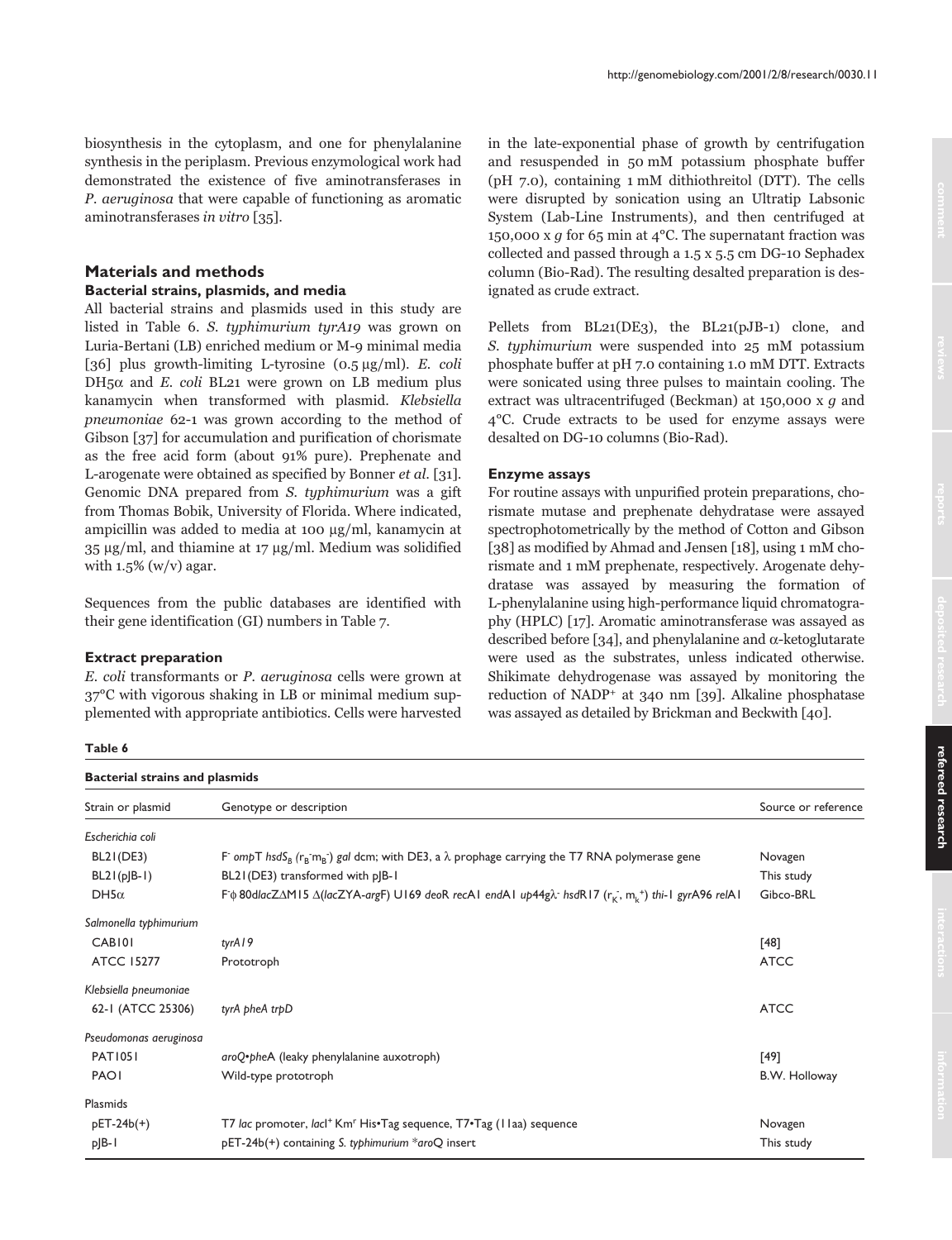## **Key to sequence identifiers**

| Species name                         | Acronym    | Gene name      | GI number |
|--------------------------------------|------------|----------------|-----------|
| Actinobacillus actinomycetemcomitans | Aac        | AroQ.PheA      | N/A       |
| Actinobacillus actinomycetemcomitans | Aac        | AroQ.TyrA      | N/A       |
| Aquifex aeolicus                     | Aae        | AroQ.PheA      | 8134616   |
| Aeropyrum penix                      | Ape        | AroQ           | N/A       |
| Archaeoglobus fulgidus               | Afu        | TyrA.AroQ.PheA | II497843  |
| <b>Bacillus subtilis</b>             | Bsu        | AroQ.AroA      | 728897    |
| Bordetella pertussis                 | <b>Bpe</b> | AroQ.PheA      | N/A       |
| Campylobacterium jejeuni             | Cje        | AroQ.PheA      | 11270735  |
| Chlorobium tepidum                   | Cte        | AroQ           | N/A       |
| Clostridium acetobutylicum           | Cac        | AroQ.AroD      | N/A       |
| Clostridium difficile                | Cdi        | AroQ.PheA      | N/A       |
| Corynebacterium diphtheriae          | Cdip       | AroQ           | N/A       |
| Deinoccoccus radiodurans             | Dra        | AroQ.AroA      | 7473313   |
| Enterococcus facaelis                | Efa        | AroQ           | N/A       |
| Erwinia herbicola                    | Ehe        | AroQ.PheA      | 266771    |
| Erwinia herbicola                    | Ehe        | *AroQ          | 1168941   |
| Escherichia coli                     | Eco        | AroQ.PheA      | 130050    |
| Escherichia coli                     | Eco        | AroQ.TyrA      | 136592    |
| Haemophilus influenzae               | Hin        | AroQ.PheA      | 1172476   |
| Haemophilus influenzae               | Hin        | AroQ.TyrA      | 1174832   |
| Helicobacter pylori                  | Hpy        | AroQ           | 7464214   |
| Klebsiella pneumoniae                | Kpn        | AroQ.PheA      | N/A       |
| Klebsiella pneumoniae                | Kpn        | AroQ.TyrA      | N/A       |
| Meloidogyne javanica                 | Mjav       | *AroQ          | 5353514   |
| Methanobacterium thermoautotrophicum | Mth        | AroQ           | 2621894   |
| Methanococcus jannaschii             | Mjan       | AroQ           | 2495875   |
| Mycobacterium avium                  | Mav        | AroQ           | N/A       |
| Mycobacterium avium                  | Mav        | *AroQ          | N/A       |
| Mycobacterium bovis                  | Mbo        | AroQ           | N/A       |
| Mycobacterium bovis                  | Mbo        | *AroQ          | N/A       |
| Mycobacterium tuberculosis           | Mtu        | AroQ           | 1524214   |
| Mycobacterium tuberculosis           | Mtu        | *AroO          | 7476951   |
| Neisseria gonorrhoeae                | Ngo        | AroQ.PheA      | 8134631   |
| Neisseria meningitidis               | Nme        | AroQ.PheA      | 11270737  |
| Pasteurella multocidans              | Pmu        | AroQ.PheA      | 12720367  |
| Pasteurella multocidans              | Pmu        | AroQ.TyrA      | 12720942  |
| Porphyromonas gingivalis             | Pgi        | AroA.AroQ      | N/A       |
| Pseudomonas aeruginosa               | Pae        | AroQ.PheA      | 11347571  |
| Pseudomonas aeruginosa               | Pae        | PchB           | 2498748   |
| Pseudomonas aeruginosa               | Pae        | *AroQ          | 11350384  |
| Pseudomonas fluorescens              | Pfl        | PchB           | 1771427   |
| Pseudomonas stutzeri                 | Pst        | AroQ.PheA      | 5712091   |
| Pyrococcus furiosus                  | Pfu        | AroQ           | N/A       |
|                                      |            |                | N/A       |
| Salmonella typhimurium               | Sty        | AroQ.PheA      | N/A       |
| Salmonella typhimurium               | Sty        | AroQ.TyrA      | N/A       |
| Salmonella typhimurium               | Sty        | *AroQ          |           |
| Shewanella putrefaciens              | Spu        | AroQ.PheA.AroA | N/A       |
| Shewanella putrefaciens              | Spu        | AroQ.TyrA      | N/A       |
| Sinorhizobium meliloti               | Sme        | AroQ           | N/A       |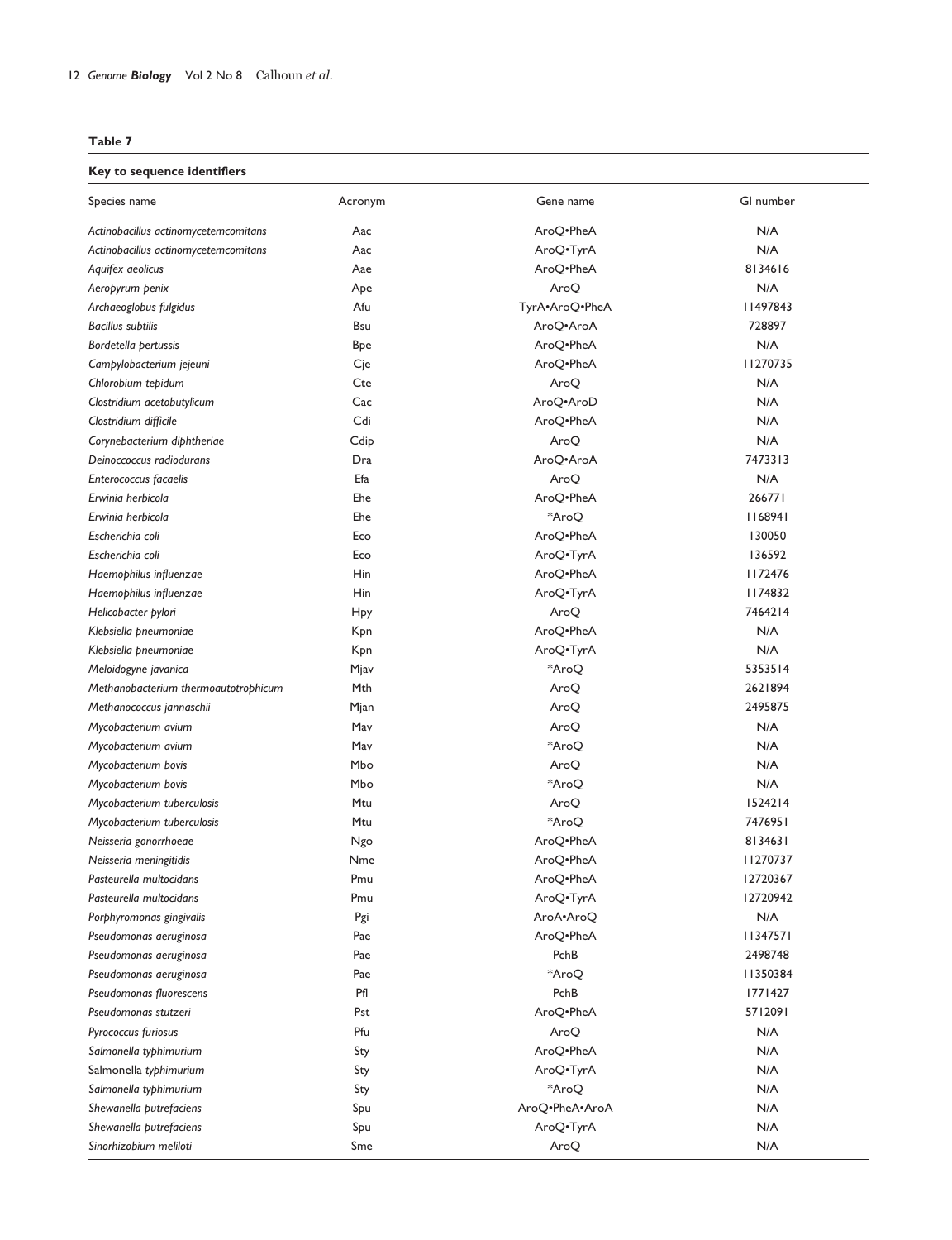| Species name                   | Acronym | Gene name | GI number |
|--------------------------------|---------|-----------|-----------|
| Sinorhizobium meliloti         | Sme     | PchB      | N/A       |
| Staphylococcus aureus          | Sau     | AroQ.AroA | 13701532  |
| Streptomyces coelicolor        | Sco     | PchB      | 5689912   |
| Streptomyces coelicolor        | Sco     | AroQ      | 7320903   |
| Streptococcus mutans           | Smu     | AroQ      | N/A       |
| Streptococcus pneumoniae       | Spn     | AroQ      | N/A       |
| Streptococcus pyogenes         | Spy     | AroQ      | 13621905  |
| Streptomyces pristinaespiralis | Spr     | PapB      | 1575338   |
| Thermotoga maritima            | Tma     | AroQ.PheA | 7437419   |
| Thiobacillus ferrioxidans      | Tfe     | AroQ.PheA | N/A       |
| Vibrio cholerae                | Vch     | AroQ.PheA | 11270725  |
| Vibrio cholerae                | Vch     | AroQ.TyrA | 11270723  |
| Vibrio vulnificans             | Vvu     | PchB      | 1657699   |
| Xanthomonas campestris         | Xca     | AroQ.PheA | 3153199   |
| Yersinia pestis                | Ype     | AroQ.PheA | N/A       |
| Yersinia pestis                | Ype     | AroQ.TyrA | N/A       |
| Yersinia pestis                | Ype     | *AroQ     | N/A       |

#### **Table 7** *(continued from previous page)*

aN/A refers to sequences obtained from contigs of unfinished genomes at NCBI or TIGR. FASTA files are available from the authors.

For kinetic determinations made with purified preparations of chorismate mutase, initial rates were followed as disappearance of chorismate. This was monitored spectrophotometrically at 274 nm using an extinction coefficient of 2,630 M/cm. Steady-state parameters of  $K_m$  and  $k_{cat}$  were calculated from initial rates using a series of substrate concentrations over a 15-fold range below and above  $\text{K}_{\text{m}}$ . Protein concentrations were estimated by the Bradford assay [41] with bovine serum albumin as the protein standard.

# **Separation of periplasmic and cytoplasmic fractions of** *P. aeruginosa*

A modified magnesium shock procedure [42] was used to fractionate cytoplasmic and periplasmic enzymes in P. aeruginosa. Cultures were grown to late-exponential phase in 300 ml of M-9 salts/glucose medium. The culture was divided into two 150-ml parts and harvested by centrifugation at 6,000 x  $g$  at 4°C for 20 min. One part was resuspended in 5 ml of 50 mM potassium phosphate buffer (pH 7.0), and broken by sonication to make crude extract. The other part was resuspended in 20 ml of concentrated magnesium solution (0.2 M  $\mathrm{MgCl}_2$ , 0.01 M Tris-HCl pH 8.4), incubated on ice for 20 min, then centrifuged at 6,000 x  $g$  at  $4^{\circ}$ C for 20 min. The resulting supernatant was dialyzed against 50 mM (pH 7.0) potassium phosphate buffer overnight (using at least ten times the volume of the buffer, with one change of the buffer after about 5-6 h), concentrated on a YM-10 membrane apparatus to 4 ml, and denoted as the periplasmic fraction. The remaining pellet was resuspended in 3 ml of 50 mM phosphate buffer (pH 7.0) and sonicated to yield the cytoplasmic fraction.

\*PheC [16] activity (assayed as prephenate dehydratase) was the marker protein for the periplasmic fraction [13], and shikimate dehydrogenase activity was the marker protein for the cytoplasmic fraction.

## **Purification of \*AroQ and a periplasmic aromatic aminotransferase from** *P. aeruginosa*

Twenty-liter cultures of P. aeruginosa strain PAO1 (1 l per 2.8-1 flask) were grown to late-exponential phase in M-9 salts/glucose medium, and the periplasmic fraction was separated from the rest of the cells as described above, but with a scaled-up protocol. All the buffers contained 1 mM DTT.

A 2.5 x 16 cm Bio-Gel HTP column previously equilibrated with 5 mM phosphate buffer (pH 7.0) containing 1 mM DTT was loaded with a 240-mg amount of protein, washed with 500 ml of starting buffer, and bound proteins were eluted with 800 ml of phosphate buffer at pH 7.0 (potassium phosphate gradient from 5-400 mM). Fractions of 3.5 ml were collected, and chorismate mutase and aromatic aminotransferase activities were assayed.

Fractions with high chorismate mutase activity were pooled and concentrated by means of an Amicon YM-10 membrane. The concentrated preparation was dialyzed overnight against 50 mM phosphate buffer (pH 7.0) containing 1 mM DTT. An FPLC-connected Mono Q HR 5/5 anion-exchange column (Pharmacia Biotech) equilibrated with 50 mM phosphate buffer (pH 7.0) containing 1 mM DTT was loaded with the concentrated \*AroQ fraction. The column was washed with 10 ml of the starting buffer, and bound proteins were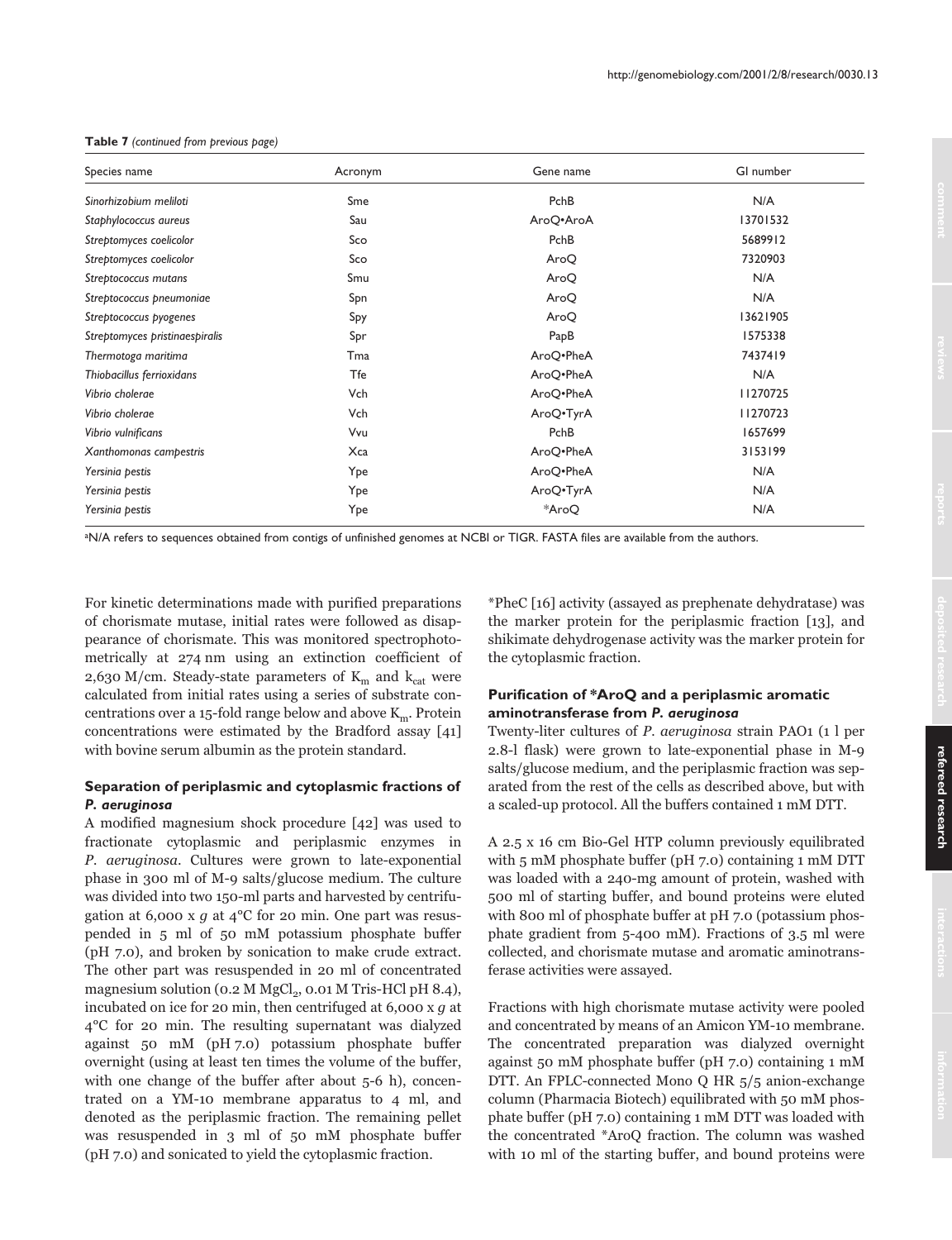gradient-eluted with 20 ml of phosphate buffer (KCl gradient between 0 to 1 M). Fractions of 0.5 ml were collected. and those showing high chorismate mutase activity were pooled and concentrated by means of an Amicon YM-10 membrane. The concentrated preparation was dialyzed against 50 mM Tris-HCl buffer (pH 8.4) containing 1 mM DTT overnight, loaded onto the same Mono Q column that had been equilibrated with the same Tris-HCl buffer. The same elution regimen was used, except that the KCl gradient was from 0 to 350 mM. Fractions showing high chorismate mutase activity were pooled and dialyzed overnight against the above phosphate buffer containing 1 mM DTT and 150 mM NaCl. The fractions were concentrated by an Ultrafree-15 centrifugal filter device (Millipore Corporation), and loaded onto an FPLC-connected Superdex 75 HR 10/30 (Pharmacia Biotech) column which had been equilibrated with 50 mM phosphate buffer (pH  $7.0$ ) containing 1 mM DTT and 150 mM NaCl. The same buffer was used for protein elution and fractions of 0.5 ml were collected. The fractions showing high chorismate mutase activity were pooled and concentrated by centrifugal filtration.

Two peaks with aromatic aminotransferase activity eluted from the hydroxylapatite column mentioned above. When the major fractions with highest levels of activity were pooled and subjected to Mono Q chromatography as described above, two peaks of activity were again resolved, one in the wash fraction (minor) and one in the gradient fraction (major). This heterogeneity might be explained by the apparent existence of a second, minor, cleavage site for the signal peptide (see Results). The major peak of aromatic aminotransferase was pooled and subjected to Superdex gel filtration as described above. The fractions showing high aromatic aminotransferase activity were pooled and concentrated by centrifugal filtration.

#### **Molecular mass determination**

The molecular mass of the native enzyme was determined by gel filtration using an FPLC-connected Superdex 75 HR 10/30 column (Pharmacia Biotech). The column was operated as described above using a flow rate of 0.5 ml/min. Calibration standards were cytochrome  $c$  ( $M_r$ , 12,400), carbonic anhydrase ( $M_r$ , 31,000), bovine serum albumin ( $M_r$ , 66,000), and alcohol dehydrogenase  $(M_r 150,000)$ . The void volume was determined by blue dextran  $(M_r 2,000,000)$ . SDS-PAGE was carried out to determine the subunit molecular mass of the enzyme. Lysozyme  $(M, 14,400)$ , soybean trypsin inhibitor  $(M, 21,500)$ , carbonic anhydrase  $(M, 31,000)$ , ovalbumin  $(M, 21,500)$ 45,000), bovine serum albumin  $(M_r 66,000)$  and phosphorylase b  $(M, 97,400)$  were used as molecular mass standards.

## **Biochemicals and chemicals**

Ampicillin, kanamycin, α-ketoglutarate, shikimate, and amino acids were purchased from Sigma Chemical Company, DTT was from Research Organics, DEAE-cellulose was from Whatman, hydroxylapatite was from Bio-Rad. Molecular

mass standards for gel filtration and for SDS-PAGE were from Sigma and Bio-Rad, respectively. Growth medium components and agar were from Difco. Chorismate, prephenate, and L-arogenate are routinely prepared in this laboratory as the accumulated products of mutant microbial strains.

## Cloning of the Salmonella typhimurium \*aroQ gene and expression in E. coli

Standard molecular genetics techniques were used [43]. The *\*aroQ* gene was amplified by PCR using genomic DNA from S. typhimurium as template. The forward primer  $(5')$ -GTTATTCATATGATTCGTCATATCGCCATT-3') was designed to introduce an *NdeI* restriction site (**CATATG**) overlapping the start codon. The reverse primer (5'-GATAAACTCGAGT-TAACGCGCGTGTCGCACCA-3') was designed to introduce an XhoI site (CTCGAG) downstream of the stop codon. The PCR products were gel-purified using low melting temperature agarose and subjected to restriction enzyme digestion with NdeI and XhoI. The same two restriction enzymes were used to digest plasmid pET-24b+ DNA. The PCR fragments were ligated to the plasmid DNA and the ligation products were used to transform strain  $DH5\alpha$ . Plasmid DNA from several kanamycin resistant colonies was used for DNA sequence analysis. A clone designated pJB-1 with the correct nucleotide sequence was used to transform strain BL21(DE3) for analysis of  $*aroQ$  expression. A well-isolated single colony was inoculated into 10 ml of LB/kanamycin medium and grown overnight at 30<sup>o</sup>C and 250 rpm. This culture was used to inoculate 100 ml of LB/kanamycin medium the following morning. Iso-propyl-thiogalactoside (IPTG) was added when cultures reached a density of about  $0.6$  A<sub>600</sub>, the cultures were harvested by centrifugation about 2.5 h later, and the pellets were used immediately to prepare extracts for enzyme assay.

GenBank accession numbers for the S. typhimurium  $*$ aroQ and the P. aeruginosa  $*aroQ$  and  $*aat$  sequences are AY039113, AF389865 and AF389866, respectively.

#### Analysis by SDS-PAGE and western blot

SDS-PAGE was performed with a Mini-PROTEIN II cell (Bio-Rad) using the method of Laemmli [44]. Samples from pellets of centrifuged cells were used to make crude extracts or were treated for whole-cell lysis. Crude extracts were usually diluted  $1:1 (v/v)$  with solubilization buffer and heated to 100°C for 10 min. Whole-cell lysis was performed by resuspending the pellet in 2x SDS sample buffer, vortexing vigorously to shear the chromosomal DNA, and heating to 70°C for about 5 min. Samples from 5 to 10 µ were loaded onto SDS-12% polyacrylamide gels. MultiMark (Novex) multicolored standards were used as protein markers in order to estimate the efficiency of protein transfer and to determine the molecular mass of proteins of interest.

A Trans-Blot SD Semi-Dry Transfer Cell (Bio-Rad), which transfers in a horizontal apparatus with a platinum-coated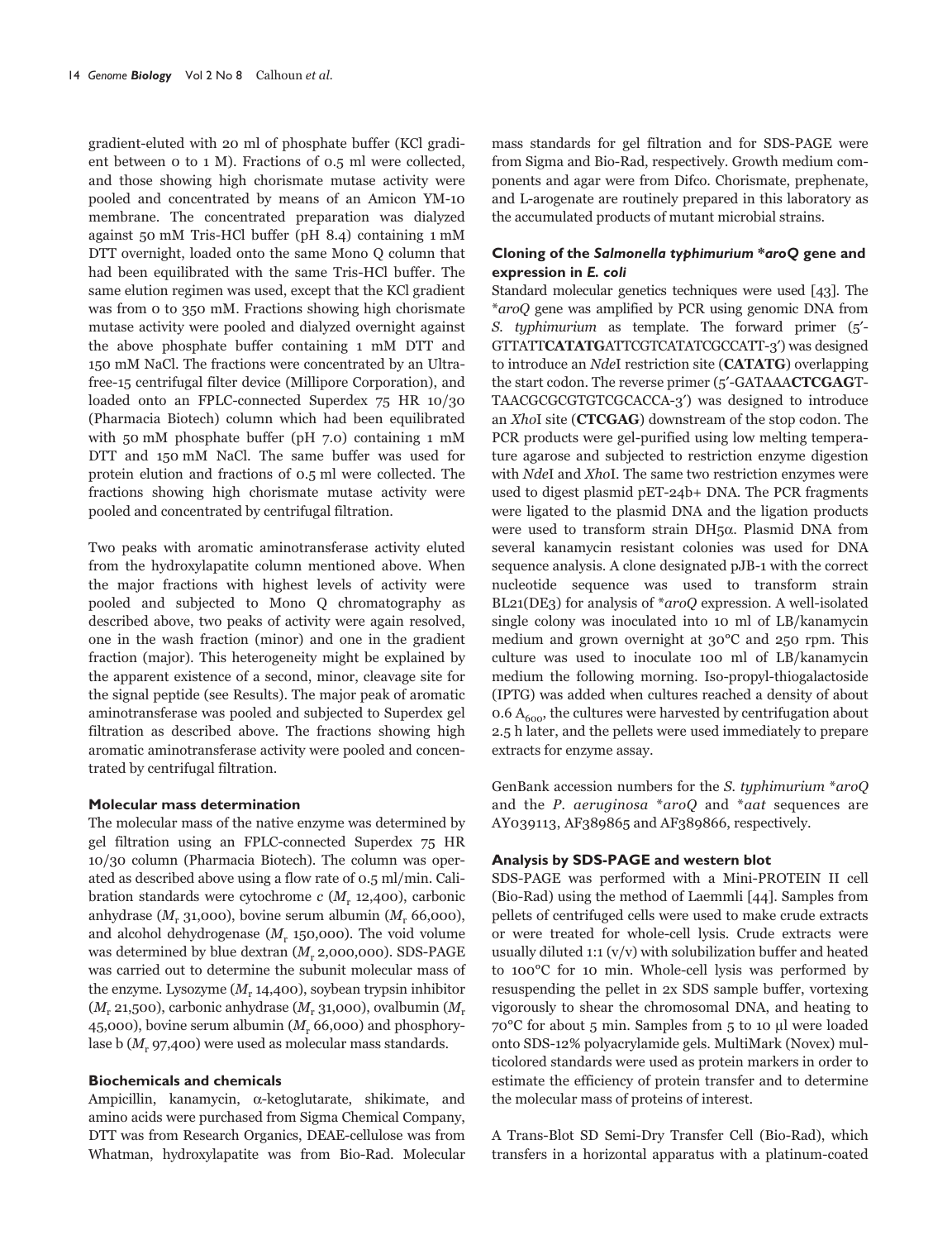titanium plate as anode and a stainless steel plate as cathode, was used to transfer the protein from the mini-gels to nitrocellulose membranes sandwiched between Extra Thick Blot Absorbent Filter Paper (Bio-Rad) in about 15 to 30 min.

Antigens were detected with a chemiluminescence detection system (femtoLUCENT, GENO TECH). Membranes were blocked in 5% BLOT-QuickBlocker PBST buffer (plus 0.1%) Tween-20), washed three times with PBST buffer (plus 0.1% Tween-20), incubated in primary antibody diluted in femto/TBST buffer in a tray for 90 min at room temperature (or overnight at  $4^{\circ}$ C), washed five times (as above), incubated in secondary antibody-HRP (horseradish peroxidase)-conjugate (goat anti-rabbit) as above, washed four times with femto/TBST buffer followed by transfer to detection buffer and detection reagent. The blotted membranes were placed protein sides up into the film cassette with the film (Kodak X-ray, full speed blue) on top and exposed for 10 to 20 sec.

#### **Acknowledgements**

This work was supported in part by NIH grant RCMI RR08168.

#### **References**

- 1. Bentley R: **The shikimate pathway: a metabolic tree with many branches.** *Crit Rev Biochem Mol Biol* 1990, **5:**307-384.
- 2. Galperin MY, Walker DR, Koonin EV: **Analogous enzymes: independent inventions in enzyme evolution.** *Genome Res* 1998, **8:**779-790.
- 3. Jensen RA, Gu W: **Evolutionary recruitment of biochemically specialized subdivisions of Family-I within the protein superfamily of aminotransferases.** *J Bacteriol* 1996, **178:**2161-2171.
- 4. Zamir LO, Nikolakakis A, Bonner CA, Jensen RA: **Evidence for enzymatic formation of isoprephenate from isochorismate.** *Bioorg Med Chem Lett* 1993, **7:**1441-1446.
- 5. Blanc V, Gil P, Bamasjacques N, Lorenzon S, Zagorec M, Schleuniger J: **Identification and analysis of genes from** *Streptomyces pristinaespiralis* **encoding enzymes involved in the biosynthesis of the 4-dimethylamino-L***-***phenylalanine precursor of pristinamycin. I.** *Mol Microbiol* 1997, **23:**191-202.
- 6. Lee AY, Karplus PA, Ganem B, Clardy J: **Atomic structure of the buried catalytic pocket of** *Escherichia coli* **chorismate mutase.** *J Am Chem Soc* 1995, **117:**3627-3628.
- 7. Chook Y M, Ke H, Lipscomb WN: **Crystal structure of the monofunctional chorismate mutase from** *Bacillus subtilis* **and its complex with a transition state analog.** *Proc Natl Acad Sci USA* 1993, **90:**8600-8603.
- 8. MacBeath G, Kast P, Hilvert D: **A small, thermostable, and monofunctional chorismate mutase from the archeon** *Methanococcus jannaschii***.** *Biochemistry* 1998, **37:**10062-10073.
- 9. Sträter N, Hakansson K, Schnappauf G, Braus G, Lipsocomb WN: **Crystal structure of the T state of allosteric yeast chorismate mutase and comparison with the R state.** *Proc Natl Acad Sci USA* 1996, **93:**3330-3334.
- 10. Goers SK, Jensen RA: **The differential allosteric regulation of two chorismate-mutase isoenzymes of** *Nicotiana silvestris***.** *Planta* 1984, **162:**117-124.
- 11. Jensen R, Nester EW: **The regulatory significance of intermediary metabolites: control of aromatic acid biosynthesis by feedback inhibition in** *Bacillus subtilis***.** *J Mol Biol* 1965, **12:**468-481.
- 12. Xia T, Song J, Zhao G, Aldrich H, Jensen RA: **The** *aroQ* **encoded monofunctional chorismate mutase (CM-F) protein is a periplasmic enzyme in** *Erwinia herbicola***.** *J Bacteriol* 1993, **175:**4729-4737.
- 13. Zhao G, Xia Aldrich TH, Jensen RA: **Cyclohexadienyl dehydratase from** *Pseudomonas aeruginosa* **is a periplasmic protein.** *J Gen Microbiol* 1993, **139:**807-813.
- 14. Gosset G, Bonner CA, Jensen RA: **Microbial origin of "planttype" 2-keto-3-D-arabino-heptulosonate 7-phosphate synthases, exemplified by the chorismate/tryptophan-regulated enzyme from** *Xanthomonas campestris***.** *J Bacteriol* 2001, **183:**4061-4070.
- 15. Daugherty M, Vonstein V, Overbeek R, Osterman A: **Archaeal shikimate kinase, a new member of the GHMP-kinase family.** *J Bacteriol* 2001, **183:**292-300.
- 16. Zhao G, Xia T, Fischer RS, Jensen RA: **Cyclohexadienyl dehydratase from** *Pseudomonas aeruginosa***: molecular cloning of the gene and characterization of the gene product.** *J Biol Chem* 1992, **267:**2487-2493.
- 17. Fischer R, Jensen RA: **Arogenate dehydratase.** *Methods Enzymol* 1987, **142:**503-507.
- 18. Ahmad S, Jensen RA: **Phylogenetic distribution of components of the overflow pathway to L-phenylalanine within the enteric lineage of bacteria.** *Curr Microbiol* 1988, **16:**295-302.
- Pseudomonas Genome Project [http://www.pseudomonas.com]
- 20. Neu HC, Heppel LA: **The release of enzymes from** *Escherichia coli* **by osmotic shock and during the formation of spheroplasts.** *J Biol Chem* 1965, **40:**3685-3692.
- 21. Lambert K N, K. D. Allen KD, Sussex IM: **Cloning and characterization of an esophageal-gland-specific chorismate mutase from the phytoparasitic nematode** *Meloidogyne javanica***.** *Mol Plant Microbe Interact* 1999, **12:**328-336.
- 22. Xie G, Brettin TS, Bonner CA, Jensen RA: **Mixed-function supraoperons that exhibit overall conservation, albeit shuffled gene organization, across wide intergenomic distances within eubacteria.** *Microb Comp Genomics* 1999, **4:**5-28.
- 23. Serino L, Reimann C, Baur H, Beyeler M, Visca P, Haas D: **Structural genes for salicylate biosynthesis from chorismate in** *Pseudomonas aeruginosa***.** *Mol Gen Genet* 1995, **249:**217-228.
- 24. Subramaniam PS, Xie G, Xia T, Jensen RA: **Substrate ambiguity of 3-deoxy-***D***-***manno***-octulosonate 8-phosphate synthase from** *Neisseria gonorrhoeae* **in the context of its membership in a protein family containing a subset of 3-deoxy-***D-* **-***arabino***-heptulosonate 7-phosphate synthases.** *J Bacteriol* 1998, **180:**119-127.
- 25. Litwin CM, Rayback TW, Skinner J: **Role of catechol siderophore synthesis in** *Vibrio vulnificus* **virulence***. Infect Immun* 1996, **64:**2834-2838.
- 26. Wyckoff EE, Stoebner JA, Reed KE, Payne SM: **Cloning of a** *Vibrio cholerae vibriobactin* **gene cluster: Identification of genes required for early steps in siderophore biosynthesis.** *J Bacteriol* 1997, **179:**7055-7062.
- 27. Patel N, Stenmark-Cox S, Jensen RA: **Enzymological basis of reluctant auxotrophy for phenylalanine and tyrosine in** *Pseudomonas aeruginosa***.** *J Biol Chem* 1978, **253:**2972-2978.
- 28. Fiske MJ, Whitaker RJ, Jensen RA: **Hidden overflow pathway to L-phenylalanine in** *Pseudomonas aeruginosa***.** *J Bacteriol* 1983, **154:**623-631.
- 29. Ahmad S, Weisburg WG, Jensen RA: **Evolution of aromatic amino acid biosynthesis and application to the fine-tuned phylogenetic positioning of enteric bacteria.** *J Bacteriol* 1990, **172:**1051-1061.

30. **National Center for Biotechnology Information** [http://www.ncbi.nlm.nih.gov/]

- 31. Bonner CA, Fischer RS, Ahmad S, Jensen RA: **Remnants of an ancient pathway to L-phenylalanine and L-tyrosine in enteric bacteria: evolutionary implications and biotechnological impact.** *Appl Environ Microbiol* 1990, **56:**3741-3747.
- 32. Xia T, Jensen RA: **Monofunctional chorismate mutase from** *Serratia rubidaea***: a paradigm system for the three-isozyme gene family of enteric bacteria.** *Arch Biochem Biophys* 1992, **294:**147-153.
- 33. Maddock JR, Shapiro L: **Polar location of the chemoreceptor complex in the** *Escherichia coli* **cell.** *Science* 1993, **259:**1717- 1723.
- 34. Gu W, Zhao G, Eddy C, Jensen RA: **Imidazole acetol phosphate aminotransferase in** *Zymomonas mobilis***: molecular-genetic, biochemical and evolutionary analyses.** *J Bacteriol* 1994, **177:**1576-1584.
- 35. Whitaker RJ, Gaines CG, Jensen RA: **A multi-specific quintet of aromatic aminotransferases that overlap different biochemical pathways in** *Pseudomonas aeruginosa. J Biol Chem* 1982, **257:**13550-13556.